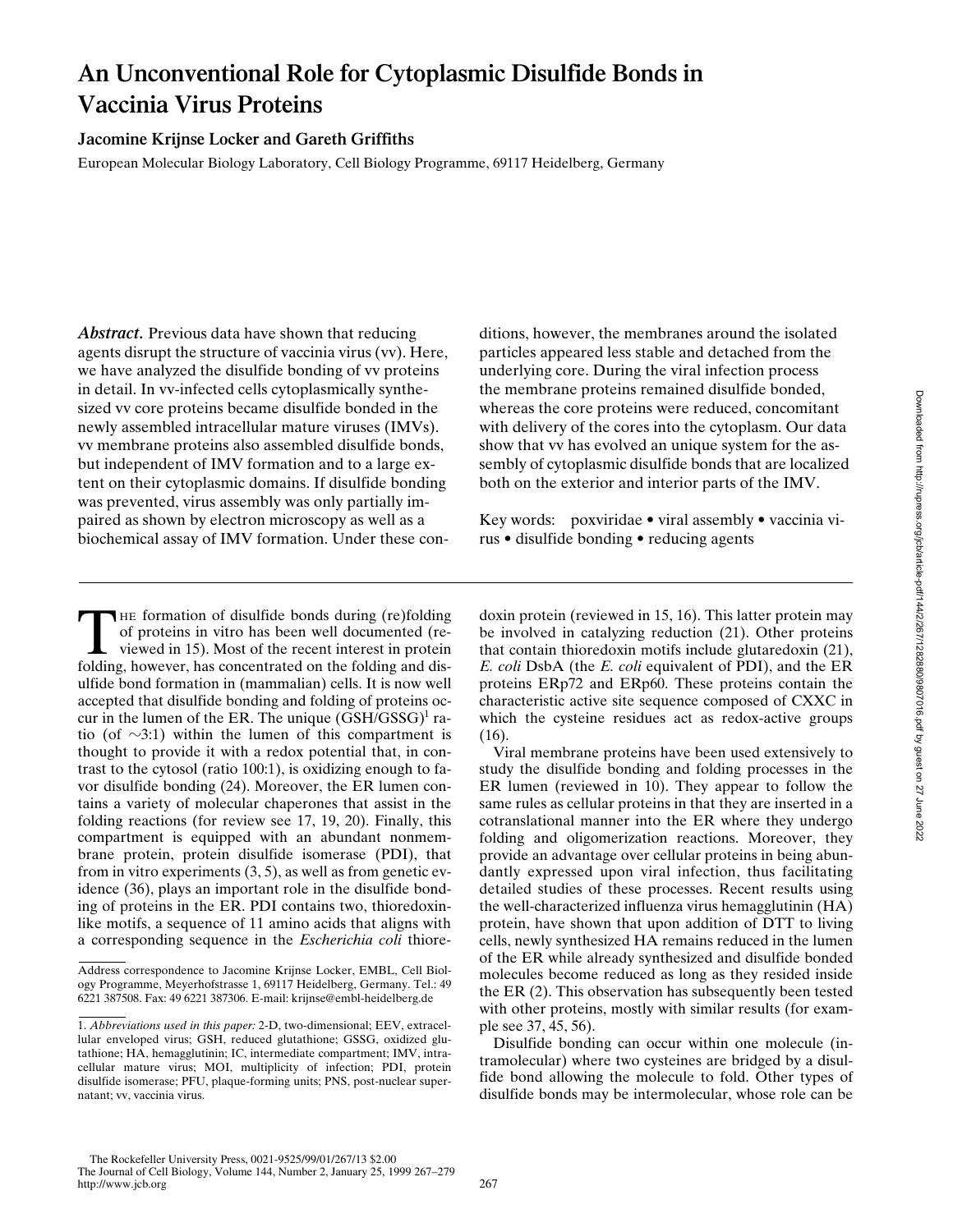Vaccinia virus (vv), the best studied member of the poxviridae, is the largest and most complex of animal viruses known, measuring  $\sim$ 350 nm in its largest dimension. It contains a dsDNA genome of  $\sim$ 190 kB encoding for  $>$ 200 proteins, of which  $\sim$ 100 seem to be associated with the virion (14). vv is unique in that during its life cycle two infectious forms are made, the intracellular mature virus (IMV) and the extracellular enveloped virus (EEV; 40). We have recently shown that the IMV membranes are derived from the intermediate compartment (IC) located between the ER and the Golgi complex (53), a finding that is consistent with the fact that at least three of its membrane proteins insert cotranslationally into the RER and are retained in the IC in infected cells (34, 51). Although the detailed structure of the IMV is unknown, it is generally accepted that the virion is composed of a membraneenclosed, brick-shaped core that contains four particularly abundant proteins, 4a (gene A10L), 4b (A3L), and the 11-kD (F17R) and 25-kD (L4R) putative DNA-binding proteins (see Fig. 1 and Table I). The surface of the viral core is studded with a spike-like structure, that comprises, at least in part, an abundant 39-kD protein (A4L; 8, 50). The IC-derived cisternal membranes that surround the core contain three highly abundant membrane proteins of 16 (A14L), 21 (A17L), and 8 (A13L) kD (26, 51), as well as a peripheral membrane protein p14 (A27L; 47, 49, 54). Furthermore the IMV membrane contains a set of less abundant membrane proteins such as p32 (D8L; 43), p35 (H3L; 4), and a 27-kD myristoylated protein (L1R; 60; see Fig. 1 and Table I).

The IMV structure is highly dependent on disulfide bonds. It is well known that the removal of the viral membranes from the underlying core structure requires a mixture of a nonionic detergent and a reducing agent such as b-mercaptoethanol (12, 22, 52). More recent evidence for the sensitivity of the viral structure to reducing agents comes from the work of Roos et al. (50) showing that treatment of intact IMV with DTT induces the enveloping cisternal membranes to peel off the underlying core, as assessed by a novel cryo-EM technique. At the biochemical level several studies have indeed shown that vv membrane proteins may be disulfide bonded. Thus, the two abundant membrane proteins p21 and p16 as well as p32 have been shown to form disulfide bonded dimers (38, 47, 49). Since these latter proteins are associated with the IMV membrane, their disulfide bonding could logically be expected to occur in the lumen of the ER, following the accepted rules of disulfide bonding in vivo (see above). However, our recent detailed characterization of the topology of some of those proteins appeared to show that the cysteines potentially involved in disulfide bonding may be located in the cytoplasm (for example see 34, 51). Several studies have also suggested that cytoplasmically synthesized vv core proteins may form disulfide bonds. The work by Oie and Ichihashi (44) and Ichihashi et al. (25) described disulfide bonding of several proteins that were not further identified, but that from their characteristic migration in SDS-PAGE could be expected to be viral core proteins. These combined data seemed at odds with the current dogma on the intracellular formation of disulfide bonds. Until now we had rationalized by assuming that such cytoplasmic disulfide bonds were the result of after lysis oxidation, since in most of the relevant studies no alkylating reagent was used to prevent such (artifactual) disulfide bonding.

In this paper, we have investigated the vv disulfide bonds in more detail. Under conditions in which artifactual disulfide bonding is prevented, we show that the three vv core proteins that were analyzed are disulfide bonded in the IMV (and EEV) but not when IMV assembly is prevented. We also show that three vv membrane proteins form disulfide bonded dimers and, unexpectedly, in some cases on their cytoplasmic domains. We present data to show that these disulfide bonds seem required to assemble the membranes tightly around the core. When vv infects a new cell, these disulfide bonds are reduced on the core proteins whereas those on the membrane proteins remain disulfide bonded.

# *Materials and Methods*

# *Cells, Viruses, Antibodies, and Plasmids*

HeLa and BSC40 cells were grown as previously described (53). The WR strain of vaccinia virus was propagated as described (11). The vv recombinant expressing the MHV-M protein, as well as the COOH and  $NH<sub>2</sub>$  terminus-specific antibodies to the M protein were described before (51). The following antibodies were used throughout this study; a peptide antibody to p16 (A14L; 51), to p11(F17R; 26), antibodies to p25 (L4R), and 4a (A10L) were a kind gift of Dr. Hruby (Oregon State University, Corvalis, OR; 57, 58); the antibodies to p39 (A4L) were a gift of Dr. Esteban (National Centre of Biotechnology, Madrid, Spain; 39); and the antibodies to p32 (D8L) were a gift of Dr. Niles (SUNY Medical School, Buffalo, NY; 43). To make antibodies to p21 (A17L) and p35 (H3L) peptides matching amino acid 17 through 37 of p21 and amino acid 31 through 43 of the H3L sequence were synthesized. Antibodies were made according to Cudmore et al. (8). One  $OD<sub>260</sub>$  unit of purified WR was treated with NP-40 and DTT to make viral cores as described by Cudmore et al. (8). The cores were fixed for 30 min at room temperature with 0.5% glutaraldehyde in 10 mM Tris-Cl, pH 9, and an antibody, further referred to as anti-core antibody was generated as described by Cudmore et al. (8).

Preparation of post-nuclear supernatants (PNS) of infected cells and of NEM-treated WR and detection of vv proteins by Western blots.

For the preparation of PNS of infected cells, Hela cells grown in 10-cm dishes were infected with a MOI of 10 for 60 min at  $37^{\circ}$ C and then incubated overnight in the presence or absence of  $100 \mu g/ml$  rifampicin (Sigma; from a 100 mg/ml stock in DMSO kept at  $-20^{\circ}$ C). The cells were put on ice, washed twice with ice-cold PBS and once with PBS containing 20 mM *N*-ethyl maleimide (NEM, prepared fresh; Sigma). The cells were incubated for 20 min on ice in PBS with NEM, scraped from the dish and pelleted at 1,500 rpm in a Hereaus minifuge for 10 min. The pellet was resuspended in 300  $\mu$ l of 10 mM Tris-Cl, pH 9, containing NEM and broken in a 2-ml dounce homogenizer by 12 strokes. The nuclei were removed by a 2-min spin at 2,000 rpm in an eppendorf centrifuge. To isolate NEMtreated WR, four 175-cm<sup>2</sup> flasks of HeLa cells were infected at low MOI for 2 to 3 d. PNS of infected cells was prepared as above, the PNS was loaded on top of 8 ml of a 36% (wt/vol) sucrose cushion in 10 mM Tris-Cl, pH 9, and the virus pelleted by centrifugation in a SW40 rotor at 24 krpm for 30 min. The pellet was resuspended in 10 mM Tris-Cl, pH 9, containing 20 mM NEM. PNS or virus were loaded onto 15% SDS-PAGE after boiling for 3 min in LSB with or without 5%  $\beta$ -ME and 100 mM DTT, the proteins blotted unto nitrocellulose and detected as described (13).

# *[3 H]NEM Labeling*

To 10  $\mu$ l of a purified virus preparation (with a protein concentration of 2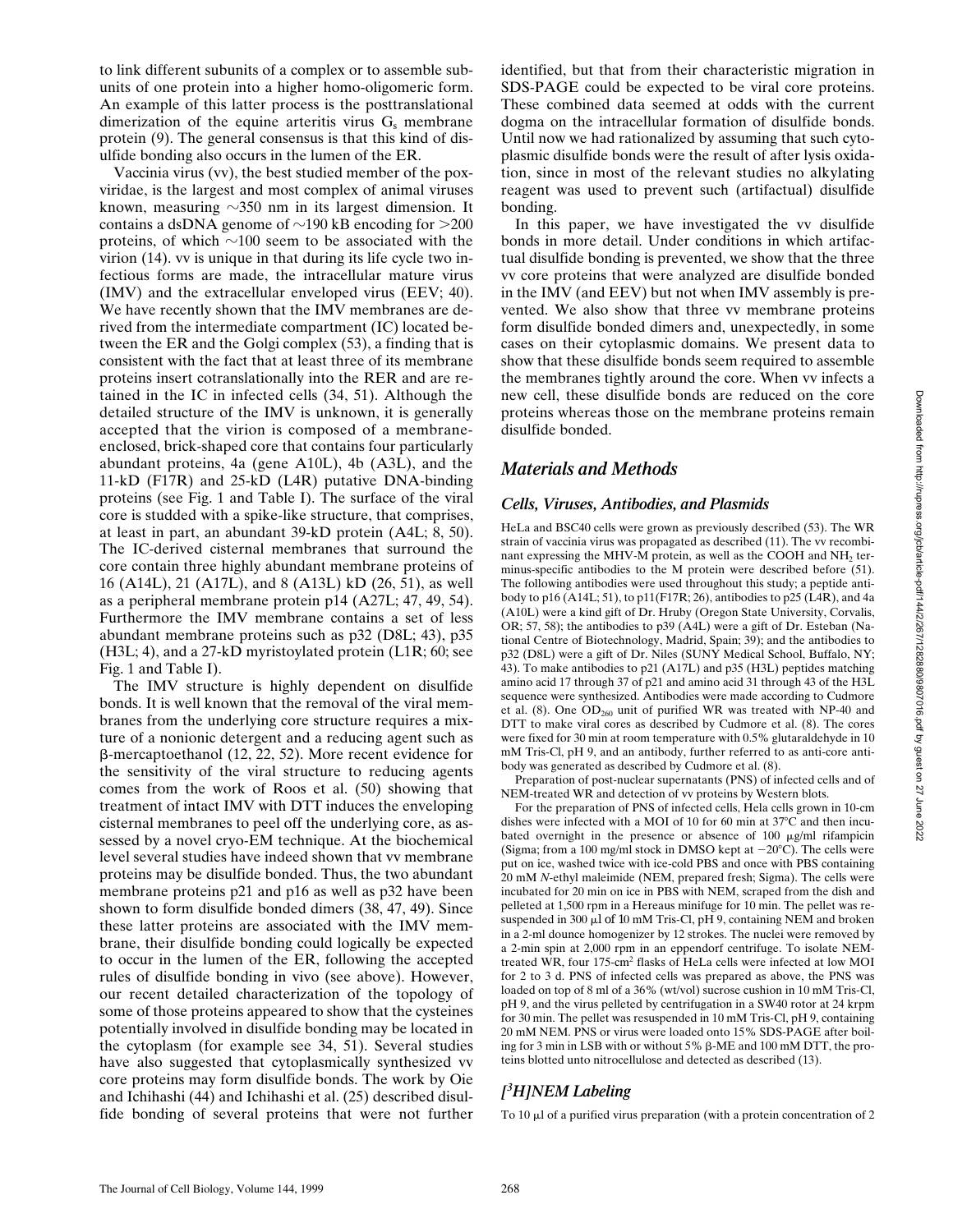mg/ml or 30 OD<sub>260</sub>/ml; 26) diluted in 165 µl of 10 mM Tris-Cl, pH 9, 10  $\mu$ Ci of [<sup>3</sup>H]NEM (Amersham) was added and the mixture incubated on ice for 20 min. To terminate the labeling,  $40 \mu l$  of freshly prepared  $100$ mM NEM in 10 mM Tris-Cl, pH 9, was added and the virus spun for 30 min at 65 krpm in a TLA 100.2 tabletop centrifuge. The pelleted virus was resuspended in 40  $\mu$ l sample buffer containing 5%  $\beta$ -ME. 5  $\mu$ m of [ 3 H]NEM-labeled virus was loaded on 15% SDS-PAGE and analyzed by autoradiography. [<sup>35</sup>S]methionine–labeled and purified virus was made as before (8). Labeled proteins were immunoprecipitated from 35S-labeled virus as followed; to 100  $\mu$ l of labeled virus SDS was added to a final concentration of 1% and incubated for 30 min at 37°C. Samples were diluted in lysis buffer (32) to a final concentration of 0.1% SDS and proteins immunoprecipitated from them using specific antibodies. To demonstrate that NEM had access to intracellular viruses, HeLa cells were infected for two 2 d, washed twice with ice-cold PBS, and washed twice PBS with or with 20 mM NEM. The cells were incubated for 20 min on ice in PBS with or without NEM, scraped, and collected by pelleting. PNS was prepared as above in 10 mM Tris-Cl, pH 9, with or without NEM and the virus concentrated by pelleting through a sucrose cushion as described above. The pelleted virus was resuspended in Tris-Cl, pH 9, without NEM. 3 and 8  $\mu$ g of total protein (as determined by  $OD<sub>260</sub>$  measurement; see 28) of virus preparation from NEM or non-NEM-treated cells were labeled with  $5 \mu Ci$ of [<sup>3</sup>H]NEM as above. Equal amounts of virus as used for the [<sup>3</sup>H]NEM labeling were analyzed in 15% SDS-PAGE and the proteins detected by silver staining (26).

#### *Pulse–Chase Experiments*

HeLa cells grown in 3.5-cm dishes were infected with a multiplicity of infection (MOI) of 10. At 5.5 h after infection the cells were incubated for 30 min in DME without methionine (Sigma), and when indicated with or without 5 mM DTT. The cells were pulse-labeled for indicated times with 50  $\upmu\textrm{Ci}$  per dish of [35S]methionine (Amersham) and chased in DME with 5% FCS. After the labeling the cells were washed twice with ice-cold PBS, once with PBS-20 mM *N*-ethyl maleimide (NEM), incubated for 20 min on ice in PBS with NEM, lysed in detergent solution with NEM and processed for immunoprecipitation as described (32).

#### *Protease Digestion of Virus and PNS*

Protease digestion of purified virus preparations was essentially as previously described (51). In brief, purified virus was diluted in 10 mM Tris-Cl, pH 9, and mixed with an equal volume of a two times concentrated trypsin solution. After digestion for 30 min at 30°C, aprotinin was added to a final concentration of 4  $\mu$ g/ml and the samples spun for 30 min at 4°C at full speed in an Eppendorf centrifuge. Both the supernatant and the pellet were analyzed in 10% SDS-PAGE and the proteins detected by Western blots. Protease digestion of PNS was as described in Salmons et al. (51). After digestion and addition of aprotinin, the digested samples were centrifuged for 30 min at 150,000 *g*. Supernatant and pellet were analyzed by Western blots and ECL.

#### *DTT Treatment of Infected HeLa Cells*

HeLa cells grown to confluency in two parallel dishes were infected with an MOI of 10. At 4 h after infection the medium was replaced with new medium with or without 5 mM freshly prepared DTT. Medium was replaced each hour with or without freshly prepared DTT. For EPON embedding the cells were fixed at 8 h after infection and embedded as described (13). For the isolation of virions grown in the presence or absence of DTT, at 6 h after infection the medium was replaced by one volume of DMEM/5% FCS and 1 vol of MEM without methionine containing 50  $\mu$ Ci of [<sup>35</sup>S]methionine with or without DTT. This medium was replaced each hour with medium with or without DTT containing 50  $\mu$ Ci [<sup>35</sup>S]methionine until 9 h after infection. To remove unpenetrated virus, cells were rinsed extensively with cold PBS (or when indicated cold PBS with 20 mM NEM) and incubated for one hour on ice with 0.2 mg/ml of trypsin (Worthington Biochemical Corp.) in PBS. Digestion was terminated by the addition of aprotinin (Sigma) to a final concentration of  $0.4 \mu g/ml$ . The cells were squirted from the dish and washed three times with PBS/aprotinin. The cells were broken by 10 strokes in a dounce homogenizer in 10 mM Tris-Cl, pH 9, and nuclei removed by centrifugation at 2,000 rpm in a Hereaus minifuge for 5 min. The PNS was layered on top of a 36% sucrose (wt/vol) cushion in 10 mM Tris-Cl, pH 9, and the virus pelleted by centrifugation of 30 min at 24 krpm in a SW40 rotor. The pellet was resuspended in 10 mM Tris-Cl, pH 9.

Negative staining EM after immunolabeling of the particles isolated from nontreated or DTT-treated cells was performed as described (13).

#### *Plaque Assays and Immunofluorescence*

Equal amounts of TCA precipitable counts of viruses from untreated or DTT-treated cells were diluted in 2 ml of serum-free DME and serial 10 fold dilutions were made. The dilutions were plaque-titrated on BSC-40 cells, cells fixed at 48 h after infection and the plaques counted. The titer was expressed as plaque forming units (PFU) per 1,000 cpm or as PFU per ml. HeLa cells grown on 11-mm-diam coverslips were infected with an MOI of 5, 10, and 20 for 60 min at  $37^{\circ}$ C, the inoculum was removed and replaced by DME with 5% FCS. The cells were fixed at 6 h after infection by a 4-min incubation at  $-20^{\circ}$ C in methanol. The synthesis of viral late proteins was detected by indirect immunofluorescence using the anti-core antibody at 1:1,000 and donkey anti–rabbit coupled to FITC (Dianova: Jackson ImmunoResearch Labs) at 1:150. Viral DNA was labeled using Hoechst (Sigma) at 5  $\mu$ g/ml. The percentage of infected cells was calculated as follows: of each fixed coverslip 50 cells were counted. They were considered positive by immunofluorescence if the anti-core antibody clearly labeled perinuclear structures typical of viral factories. They were scored DNA-positive, if clear cytoplasmic DNA labeling was detected.

#### *Entry Experiments*

For the entry experiments, WR was propagated in four  $24 \times 24$ -cm dishes of HeLa cells and purified as described by Jensen et al. (26). After banding the isolated virus in a 25–40% (wt/vol) sucrose gradient, the virus band was collected by fractionation and the fractions containing the virus was determined by a Biorad protein assay. The peak fractions were pooled and titered by plaque assay (generally the titer was  $\sim$ 5  $\times$  10<sup>7</sup> to 10<sup>8</sup> PFU/ml). For the entry assay HeLa cells were grown in 3.5-cm dishes, washed once with cold DME containing 20 mM Hepes, pH 7.4, and left on ice in this medium for 10–20 min. Virus (on the average an MOI of 10–20 was used) was diluted in 800 µl of DME with Hepes, sonicated for 1 min and cooled on ice. The virus was applied to the cooled cells and left for 60 min on ice. The dishes were then incubated for 60 min at  $37^{\circ}$ C, put on ice and washed twice with PBS and once with PBS/NEM. The cells were incubated for 60 min on ice in PBS containing 0.2 mg/ml of trypsin to remove unpenetrated virus from the plasma membrane. The trypsin digestion was terminated by adding  $0.4 \mu\text{g/ml}$  of aprotinin (Sigma). After 10 min of incubation the cells were gently squirted off the dishes and collected by centrifugation for 30 s at 6,000 rpm in an Eppendorf centrifuge. The pellet was washed three times with PBS containing aprotinin. Subsequently, the cells were resuspended in 300 µl 10 mM Tris-Cl, pH 9, containing aprotinin and broken by 10 strokes of a dounce homogenizer. The nuclei were removed and the proteins concentrated by acetone precipitation overnight at  $-20^{\circ}$ C. The samples were run on 15% SDS-PAGE and the proteins detected by Western blotting.

#### *Measurements of the Total Intracellular the GSH/GSSG Concentrations*

For the determination of the total intracellular GSH and GSSG concentrations Ellman's reagent was used.  $5 \times 10^7$  HeLa spinner cells were infected at an MOI of 10 or mock infected. At 20 h after infection the cells were washed with PBS and collected by a centrifugation for 10 min at 1,500 rpm. Pelleted cells were resuspended in 300  $\mu$ l of water and broken in a dounce-homogenizer and the nuclei removed. Ellman's reagent and NADPH (both from Sigma) were dissolved at 1 mg/ml and 4 mg/ml, respectively, in  $1\%$  NaHCO<sub>3</sub>. Subsequently, they were diluted to a final concentration of 0.13 mg/ml (Ellman's) and 0.1 mg/ml (NADPH), respectively, in 0.1 M phosphate buffer, pH 7, containing 1 mM EDTA. To 900  $\mu$ l of this latter mixture  $100 \mu l$  of sample or standard (see below) was added and  $10 \mu$ l of glutathione-reductase (Boehringer) that was diluted 1:10 just before use in phosphate buffer/EDTA. Subsequently, the increase in OD412 was measured over a period of 3 min. As a standard a known concentration of GSSG was used. To determine the GSSG concentration only, PNS of infected or uninfected HeLa cells was prepared after pretreating the cells with 10 mM NEM.

#### *Results*

#### *vv Membrane Proteins form Disulfide-bonded Dimers*

Since previous papers describing the disulfide bonding of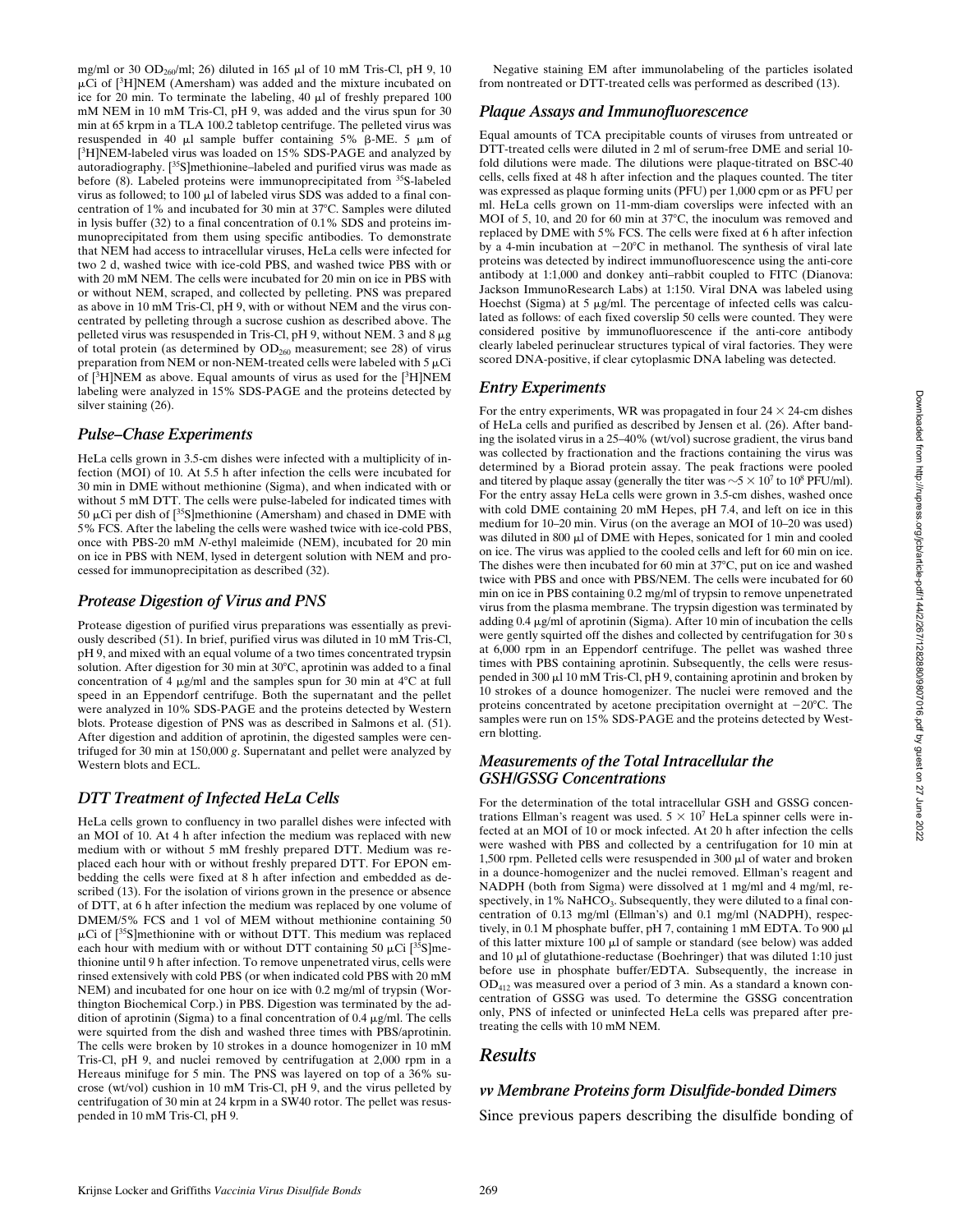vv proteins omitted to use an alkylating reagent before cell lysis and virus isolation, it could not be excluded that the observed disulfide bonds were due to an artifactual postlysis oxidation of the proteins. Throughout this study we therefore used the alkylating reagent NEM before cell lysis. Disulfide bonding was analyzed under three different conditions of infection. First, IMV was isolated and purified using our standard protocols, except that the infected cells were treated with NEM (or iodoacetamide; data not shown) before lysis, in order to assess the disulfide bonding as it occurred in the (isolated) IMV. Second, cells were infected in the presence of rifampicin, a drug that reversibly blocks the IMV formation at an early assembly stage but does not interfere with the synthesis of late proteins (40); this allowed us to assess whether or not the disulfide bonding depended on IMV assembly. Finally, cell lysates were also prepared from infected cells that were not treated with rifampicin to study the vv proteins in the infected cells at all stages of assembly.

The membrane proteins p21, p16, and p32 (see Fig. 1 and Table I) appeared to form disulfide-bonded dimers under all three conditions, since they occurred in monomer and dimer forms under nonreducing conditions (Fig. 2 a). The amount of dimer formation was somewhat variable; in the case of p21 and p16  $\sim$ 50% of the protein dimerized (see also below) while of p32 no more than 30% of the protein was in the dimer form. As noted before (48, 49, 55), the dimers of both p16 and p21 migrated at molecular masses that were smaller than the sum of two monomers. We presume that this is a consequence of a folded conformation of the dimer and not due to heterodimerization. By two-dimensional (2-D) gel analysis we have shown before that the dimers of p21 and p16 run at the same pI as their respective monomers (26). Since heterodimer formation would result in a shift of the pI relative to the monomeric protein, these 2-D gel data show that both proteins form homodimers.

In contrast to these three proteins, the migration of p35 was not altered when comparing reducing to nonreducing gels, arguing that this membrane protein does not form disulfide bonds (Fig. 2 a). The migration of this latter pro-



*Figure 1*. Schematic representation of the IMV structure. The brick-shaped core in the central part is made up predominantly by the proteins 4a, 4b, p25, and p11. The core is studded with a layer of spikes that consists at least in part of the p39 protein. The particle is surrounded by two cisternal membrane layers that we believe do not fused with themselves (which is depicted in this figure as a hypothetical overlapping of the cisternal membranes). The inner of the two membranes contains mainly p21 and p16, the outer p35, p32, p8, and the peripheral membrane protein p14 (see also 50). In this model the cisternal envelope is akin to the two membranes of the nuclear envelope, continuous but distinct in protein composition.

*Table I. Overview of the Main vv Proteins Described in This Study*

| Name | Molecular mass* | Gene | Location <sup>‡</sup> | Reference |
|------|-----------------|------|-----------------------|-----------|
| p16  | 15–16 kD        | A14L | М                     | 49        |
| p21  | $23 - 25$ kD    | A17L | М                     | 47        |
| p32  | 32 kD           | D8L  | М                     | 38, 43    |
| p35  | 35 kD           | H3L  | М                     | 4         |
| 4a   | $65$ kD         | A10L | C                     | 59        |
| p25  | $25$ kD         | L4R  | C                     | 61        |
| p39  | $40 - 45$ kD    | A4L  | C                     | 39        |

\*Predicted molecular mass in SDS-PAGE of the monomeric (and mature) form of the proteins.

‡Location in the virion; M, membrane; C, core.

tein, however, varied slightly when comparing e.g., the rifampicin-blocked cell lysates to the IMV. The reason of these variations in molecular mass are presently not clear.

The dimers of p21 and p16 (but not of p32, or the disulfide bonded forms of the core proteins; see below) were highly resistant to reduction (see also 48, 49); boiling in sample buffer containing  $5\%$   $\beta$ -mercaptoethanol only resulted in little reduction of their dimers. Addition to the standard sample buffer of higher concentrations of SDS or urea (up to 4 M), replacing  $\beta$ -ME by freshly prepared DTT or increasing the boiling time also did not result in a quantitative reduction of either p21 or p16 (not shown). For reasons we do not understand, the most complete re-



*Figure 2.* Western blots of vv proteins analyzed under reducing and nonreducing conditions. In A analysis of four IMV membrane proteins, p21 (A17L), p16 (A14L), p35 (H3R), and p32 (D8L). Cell lysates of infected HeLa cells treated (F) or not treated (L) with rifampicin or purified virus (V) were run on 15% SDS-PAGE. Before electrophoresis the samples were boiled for 3 min in LSB with (R) or without (NR) 5%  $\beta$ -ME and 100 mM DTT. The proteins were detected by Western blotting using the respective antibodies. On the right side of the figure the positions of the 54-, 38-, and 34 kD marker proteins is indicated. In B, three vv core proteins 4a (A10L), p39 (A4L), and p25 (L4R) were analyzed as described in A. Note that in rifampicinblocked cell lysates for both 4a and p25 only their precur-

sor form (of 110 and 28 kD, respectively) can be detected that is subsequently cleaved to the 65- and 25-kD mature forms, respectively, in the IMV. Some of the uncleaved form, can however, still be detected in the isolated virions. The positions of the 130-, 66-, 54-, 38-, and 34-kD marker proteins are indicated on the right.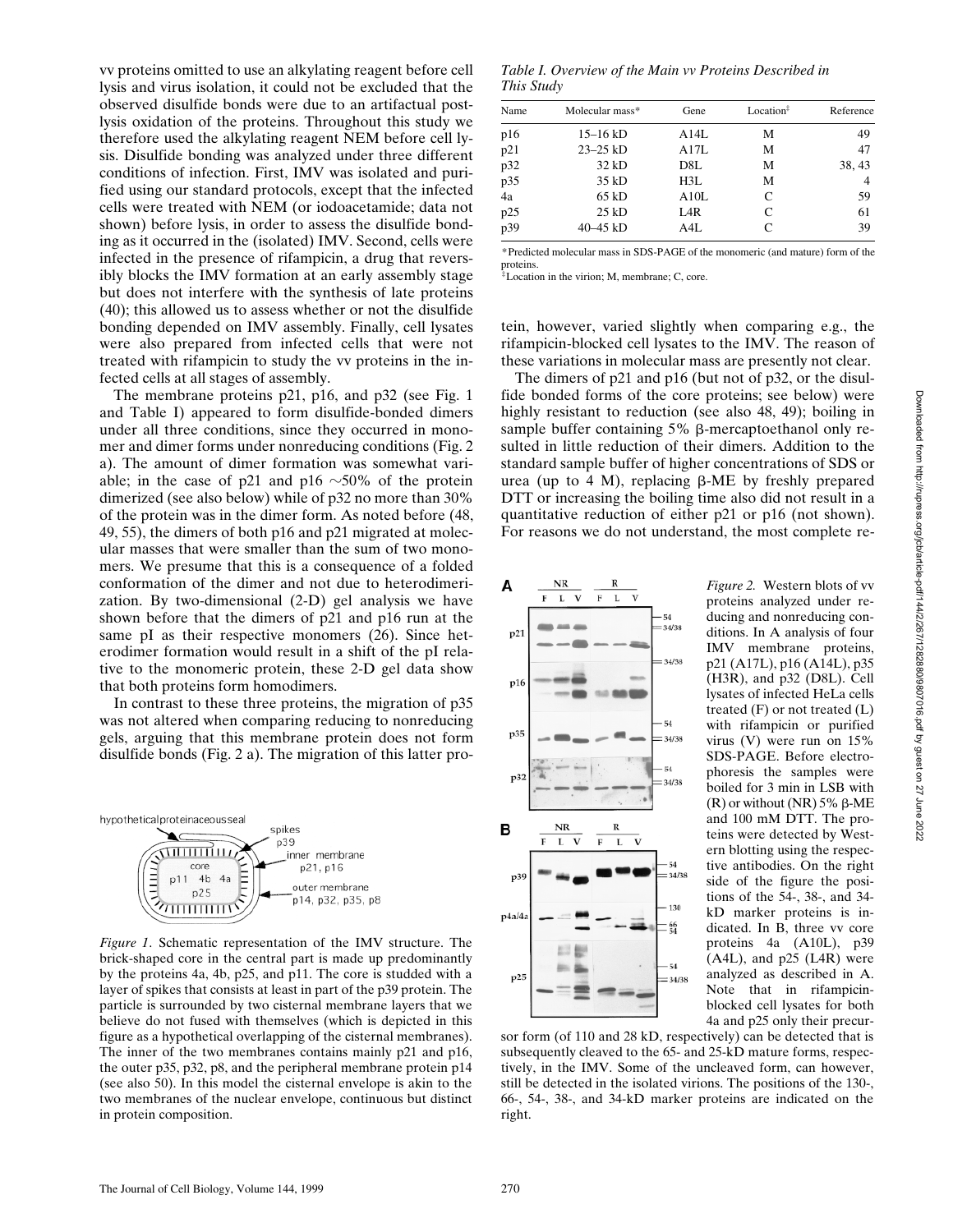duction of these two proteins was obtained by using a mixture of 5%  $\beta$ -ME and 100 mM freshly prepared DTT (see Discussion).

Taken together, these data show that three vv membrane proteins form disulfide bonded dimers, in early vaccinia membranes as well as in the mature IMV.

### *vv Core Proteins Are Disulfide Bonded in the IMV Only*

Next, we used the same approach to analyze some of the vv core proteins. In contrast to the three membrane proteins, the core proteins 4a, p25, and p39 (Fig. 1 and Table I) occurred only in their reduced form when the IMV formation was blocked (in rifampicin-blocked cell lysates; Fig. 2 b). However, in the purified IMV (and to some extent in cell lysates that had not been blocked with rifampicin) these three core proteins appeared to form disulfide bonds. This was most obvious for p39, whose migration was clearly faster in IMV analyzed under nonreducing conditions. The faster migration of the unreduced versus the reduced protein is typical for intramolecular disulfide bonding, resulting from a more folded conformation of the oxidized form (for example see 1).

In infected cells both p25 and 4a are initially made as precursors of 28 and 110 kD, respectively, which are subsequently cleaved upon IMV formation into their mature forms of 25 and 65 kD, respectively (57, 58). Indeed, in rifampicin treated cell lysates both proteins migrated at the position of their precursor form and the migration of both proteins was the same when analyzed with or without prior reduction. However, in the IMV the mature forms of these two proteins showed additional bands when analyzed without reduction. The protein 4a occurred both as a monomer of 65 kD, as well as a dimer of  $\sim$ 130 kD when b-ME and DTT were omitted from the sample buffer (Fig. 2 b). That the dimer indeed ran at  $\sim$ 130 kD can be better appreciated in Fig. 8, where 4a was analyzed in a 10% SDS-PAGE (see below). After reduction 4a migrated predominantly in its (reduced) mature form of 65 kD, while the 130 kD band was clearly absent. Two additional bands were seen in this reduced sample, the upper one represents the uncleaved precursor, p4a (note the comigration of this band with the form made in rifampicin-blocked cell lysates), of which small amounts can be detected in mature virions, while the identity of the lower of the two remained open. When analyzing p25 in isolated virions under nonreducing conditions the protein showed a very unusual pattern and appeared as several (disulfide bonded) species some of which migrated as a smear rather than discrete bands (Fig. 2 b). When analyzed after reduction, the protein migrated predominantly at the position expected for its mature 25-kD form, but also, as for 4a, some of the uncleaved precursor could still be detected.

Collectively, these results show that the vv core proteins are also able to make disulfide bonds, but in contrast to the membrane proteins, do so only in the assembled IMV.

#### *[3 H]NEM Labeling Shows That NEM Has Access to vv Core Proteins*

The above results strongly suggest that vv membrane and core proteins form disulfide bonds. Care was taken in each of these experiments to incubate the infected cells at least



*Figure 3*. [<sup>3</sup> H]NEM has access to the viral core proteins. In A, isolated and purified IMVs were labeled for 20 min on ice with [<sup>3</sup> H]NEM (3 H). Infected cells were labeled for 3 d with  $[35S]$ methionine and the labeled virions isolated and purified  $(^{35}S)$ .  $^{35}S$ -labeled virions were disrupted by incubation for 30 min at  $37^{\circ}$ C with 1% SDS and subsequently diluted in lysis buffer to a final concentration of 0.1% SDS. From these lysed particles the protein 4a (4a), p25  $(p25)$ , and  $p11 (p11)$  were immunoprecipitated. Analysis was on 15% SDS-PAGE followed by autoradiography. M-14C-labeled marker proteins of 14, 30, 45, 69, 93, and 200 kD. In B, infected cells were treated (NEM  $+$ ) or not treated (NEM  $-$ ) with

20 mM NEM for 20 min on ice before the preparation of PNS in buffer with or without NEM. The virions were concentrated by pelleting through a sucrose cushion at 24 krpm in a SW40 rotor for 30 min. Pellets were resuspended in buffer without NEM. Equal amounts of pelleted virions were incubated with  $5 \mu Ci$  of [ 3 H]NEM and the labeled virions analyzed on 15% SDS-PAGE followed by autoradiography. In the left lane (of  $+$  or  $-$  NEM) 3  $\mu$ g of total protein, in the right lane 8  $\mu$ g of protein was used for [<sup>3</sup>H]NEM labeling. <sup>35</sup>S virus control lane consisting of [<sup>35</sup>S]methionine-labeled, purified virions. M-14C-labeled marker proteins of 69, 45, 30, and 14 kD. In C, the same amounts of virions as used for the  $[3H]NEM$  labeling (3  $\mu$ g of protein [left] and 8  $\mu$ g [right], respectively) isolated from cells that were pretreated  $(NEM +)$ or not pretreated (NEM  $-$ ) with NEM were run on 15% SDS-PAGE and the proteins were detected by silver staining.

20 min with NEM on ice before cell lysis, thus excluding the possibility that the disulfide bonding resulted from post-lysis oxidation. However, the mature IMV is a highly compact structure and we had to rule out that NEM might not have access to vv proteins, especially to those within the viral core. Therefore, we performed two experiments to address this issue. First, isolated and purified IMVs were labeled with [3H]NEM for 20 min on ice and the labeled protein pattern compared with  $[35S]$ methionine-labeled virions. [3 H]NEM labeling showed a discrete pattern of bands, the most abundant of which comigrated with the core proteins 4a, p11, and p25 (Fig. 3 a). Some of the other minor bands were identified as p21, p16, and p35 (not shown). The [<sup>3</sup>H]NEM labeling of both p21 and p16 increased significantly when the IMV was treated with DTT before the labeling (not shown).

To demonstrate that NEM also had access to the viral proteins in infected cells we carried out the following experiment. Infected cells were incubated with or without 20 mM NEM on ice before lysis. Subsequently, a PNS was prepared either in the presence or absence of NEM and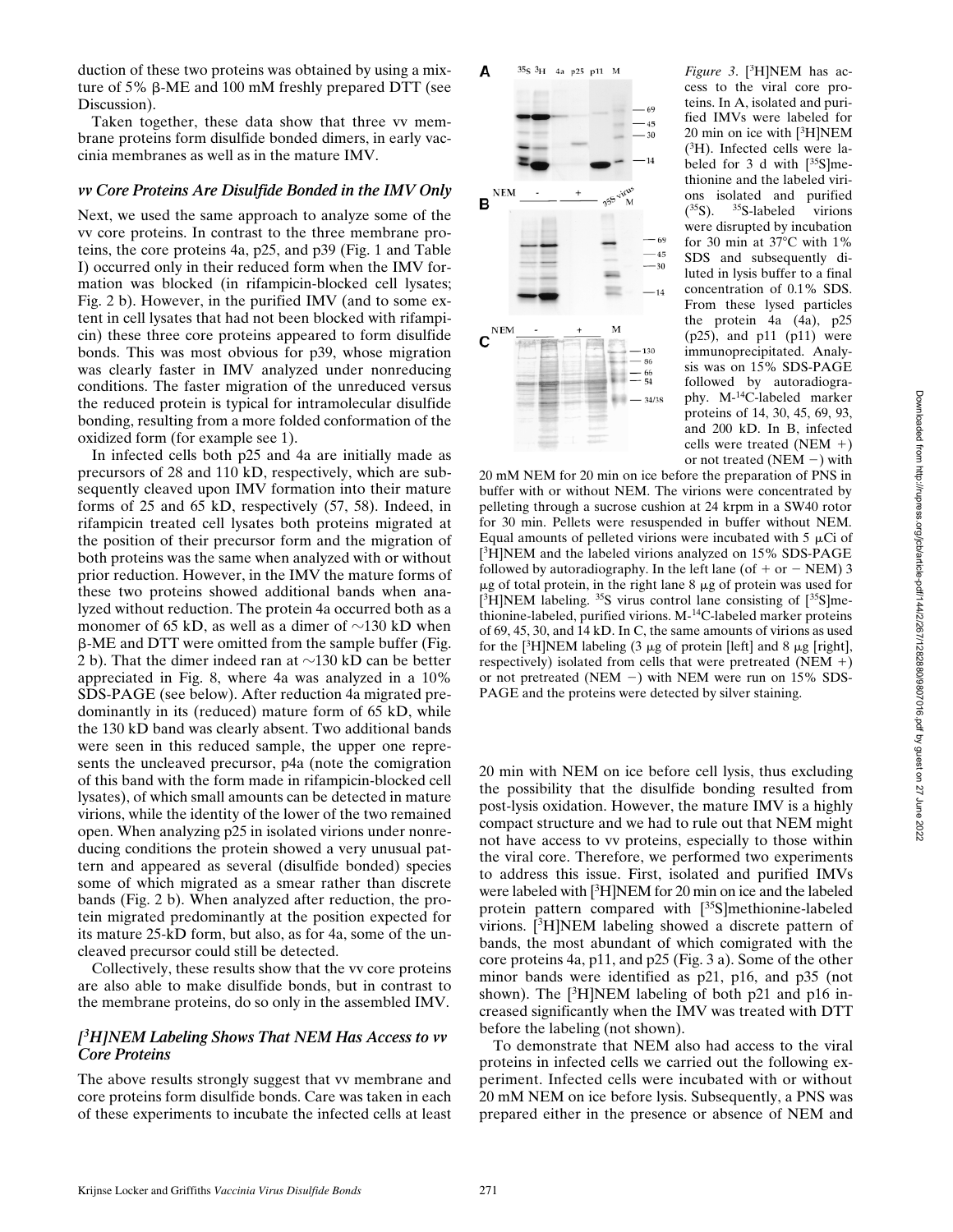the virions were concentrated from it by pelleting through a sucrose cushion. This pelleting step also served to separate the virions from unbound NEM. The pelleted viruses were then resuspended in NEM-free buffer and labeled on ice with [3 H]NEM. As shown in Fig. 3 b, IMVs isolated from untreated cells were readily labeled with [3H]NEM and showed the same characteristic labeling pattern as in Fig. 3 a. In contrast, when infected cells were incubated with NEM before virus isolation, the virion were not labeled at all by [<sup>3</sup>H]NEM. The corresponding silver stained gel of the same virion preparations showed that the absence of labeling was not due to a lack of (viral) proteins (Fig. 3 c). We interpret these results to mean that upon preteatment of infected cells with (cold) NEM, this component readily binds to viral proteins, efficiently inhibiting the subsequent  $[{}^3H]NEM$  labeling.

In conclusion, these data show that NEM has readily access to viral (core) proteins both in purified virions as well as in infected cells. This also rules out that the IMV could form artifactual disulfide bonds by a post-lysis oxidation in our experiments.

#### *Kinetics of Disulfide Bonding*

We next asked whether the vv disulfide bonds were built up concomitant with, or after protein synthesis. For this we chose to follow the kinetics of dimer formation of p16. This protein has been shown to be a very abundant membrane protein of the IMV that inserts into RER in a cotranslational manner and is retained in the IC in infected cells (51).

Infected cells were pulse-labeled at 6 h after infection and chased for up to 4 h. Small amounts of the dimer of p16 were first detected after 60 min, but was seen more clearly at 2 h of chase. At 4 h of chase  $\sim$ 50% of p16 was in the dimer form (Fig. 4). The band migrating intermediate between the monomer and the dimer of p16 is due to the addition to some of N-linked glycosylation to a fraction of the molecules (Krijnse Locker, J., manuscript in preparation). A similar analysis of the core protein p39 showed that its disulfide bonding also occurred posttranslationally. The half time of its formation was  $\sim$ 2 h, similar to the half time of IMV formation (data not shown).

These data show that disulfide bonding occurs posttranslationally, adding further support to the evidence that they do not arise from artifactual post-lysis oxidation.

### *The Unique Cysteine of p32 Is Exposed on the Surface of the Virus as Well as in the Cytosol*

Previous detailed analyses of the topology of the membrane proteins p21 and p16 strongly suggested that their relevant cysteines were not, as expected, exposed towards the lumen but are most likely on the cytosolic side of the membrane. For instance, we have proposed that p21 crosses the membrane four times, exposing its  $NH<sub>2</sub>$  and COOH terminus towards the cytoplasm (34). If this topology is correct, p21 exposes two of its three cysteines (at positions 101 and 178) into the cytoplasm while its third cysteine (at position 131) is buried in the membrane (34). However, the possibility that p21 may span the membrane twice instead of four times, thereby exposing its cysteine at



*Figure 4.* Disulfide bonding occurs posttranslationally. Infected HeLa cells were pulse-labeled (0 min chase) for 2 min at 6 h after infection and chased for the indicated time. Cell lysates were prepared and the p16 protein immunoprecipitated from them. The samples were run on 15% SDS-PAGE after boiling for 3 min in  $LSB$  with or without  $\beta$ -ME and DTT. The proteins were detected by autoradiography. After the pulse only the monomeric p16 is seen. After 60 min of chase the disulfide bonded dimer is detected as assessed by the absence of the 25-kD band when analyzed after reduction. The band migrating with a molecular mass between the monomer and the dimer is a N-glycosylated form of p16 that will be described elsewhere (Krijnse Locker, J., manuscript in preparation). M-14C-labeled marker proteins, of which the 14- and 30-kD proteins are indicated.

position 101 towards the lumen (where it could potentially dimerize with itself) cannot be excluded at present.

According to the previously proposed topology of p16, this protein spans the membrane twice and appears to adopt two different orientations in the membrane; one in which the  $NH<sub>2</sub>$  and its 22–amino acid long COOH terminus (which includes both its cysteine at position 71 and a functional N-glycosylation site) are lumenal and one with the opposite orientation (51; Krijnse Locker et al., manuscript in preparation). That p16 may adopt two different topologies in infected cells was based on two independent pieces of evidence. First, using two different morphological assays we were able to show that a considerable fraction of p16 exposes the COOH terminus towards the cytosol (51). Second, since p16 is also partially N-glycosylated, its COOH terminus (that contains the N-glycosylation site) must also be exposed towards the lumen. A recently developed assay to quantitate the two different topologies of p16 in infected cells (Krijnse Locker and Griffiths, manuscript in preparation), showed that  $\sim$ 50% of the disulfide bonded dimer of p16 exposes its COOH terminus towards the cytoplasm, implying that disulfide bonding of this protein occurs, at least in part, on its cytoplasmic domain.

Hydrophobicity plots of p32 revealed a single hydrophobic segment of 20 amino acids in its extreme COOH terminus that could serve as membrane-anchor (38). Thus, the protein seems to belong to a recently described class of membrane proteins with COOH-terminal hydrophobic domains that insert posttranslationally, thereby exposing most of their  $NH<sub>2</sub>$  terminus towards the cytoplasm (35). If p32 inserts into the membrane accordingly, the protein would expose its single cysteine in the  $NH<sub>2</sub>$  terminus at position 262 towards the cytoplasm as well as on the outer surface of the IMV (see also 54). To test this possibility, we carried out two different set of experiments. First, purified IMV was treated with increasing concentrations of trypsin and the digestion of p32 was assayed by Western blot using an antibody recognizing amino acid 77 to 294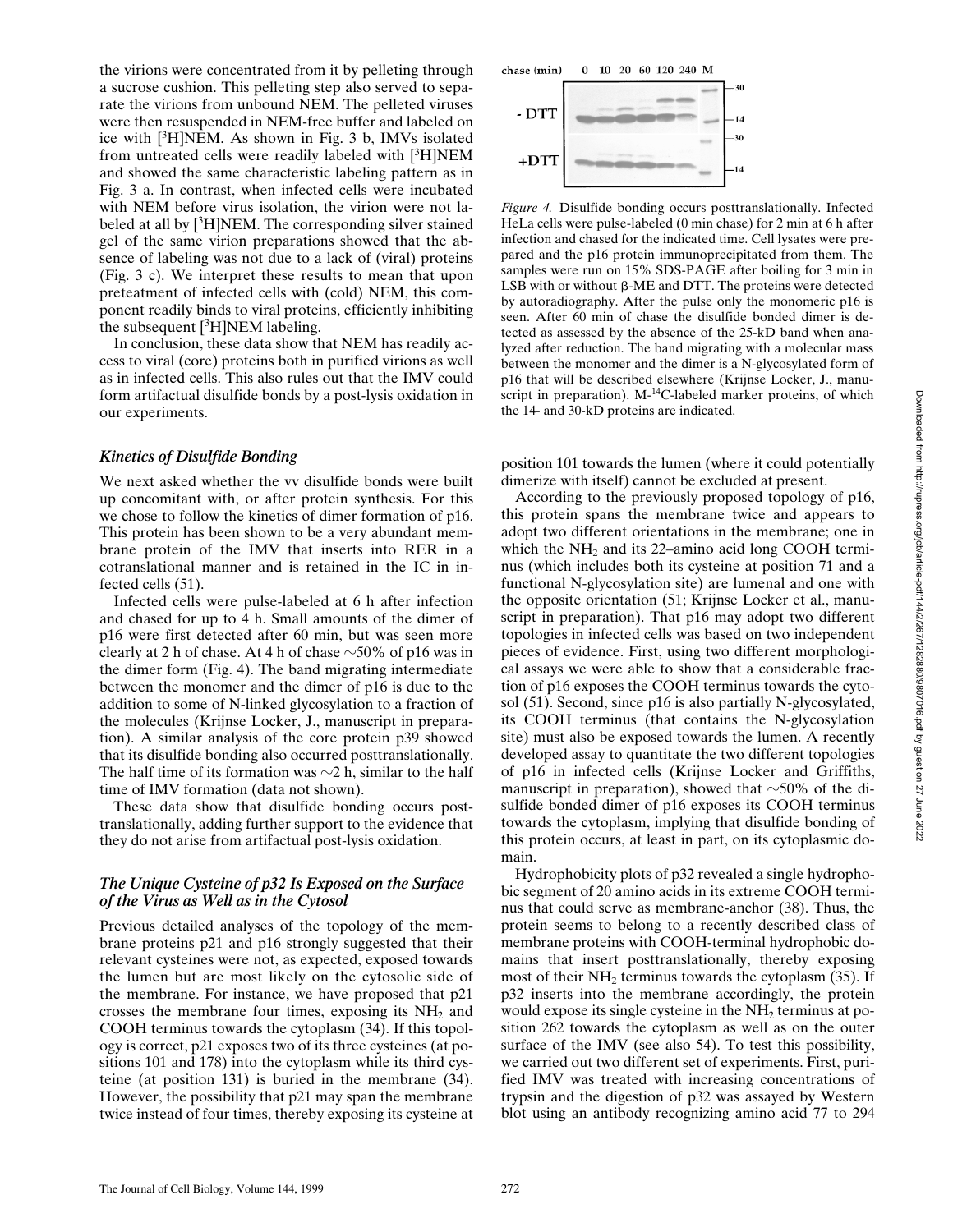

*Figure 5.* The  $NH_2$  terminus of p32 is exposed on the IMV surface and towards the cytoplasm of infected cells. (A) Purified IMV was treated for 30 min at  $30^{\circ}$ C with the indicated concentrations of trypsin. Digested IMV was pelleted by a 30-min centrifugation at 15,000 *g*. The pelleted virus (pellet) and the remaining supernatant were analyzed on 10% SDS-PAGE followed by Western blots using antibodies to p32, 4a, and p14. P14 and 4a were analyzed after reduction while p32 was analyzed under nonreducing conditions only. The position of the monomer of p32 is indicated with one and that of the dimer with two asterisks. (B) Post nuclear supernatants of rifampicin-treated cells infected with a vv recombinant expressing the MHV-M protein were prepared at 7 h after infection. PNS was treated with the indicated concentrations of trypsin at  $30^{\circ}$ C for 30 min. Supernatant was separated from the membranes (pellet) by a centrifugation for 30 min at 150,000 *g* and both fractions were analyzed on 15% SDS-PAGE. The proteins were detected by Western blots using antibodies to p32, the  $NH_2$  (M-N) or COOH terminus (M-C) of the MHV-M protein. The unglycosylated  $(M_0)$  and glycosylated forms  $(M_3 \text{ and } M_4)$  of the M protein are indicated (see also 33). Note that the COOH-terminal specific peptide serum recognizes only the  $M_0$  and  $M_4$  forms.

(43). Under conditions in which the internally located core protein 4a was completely protease-protected, the entire population of both the dimer as well as the monomer of p32 were digested (Fig. 5 a). In fact, after pelleting the IMV from the digestion mixture, a new 28-kD fragment that was recognized by the p32 antibody was now detected in the supernatant, while the digested virion was totally devoid of immunoreactive p32 protein (Fig. 5 a). The well characterized peripheral membrane protein p14 was completely digested even at the lowest protease concentration tested and no protected fragment was detected in the supernatant.

In a second set of experiments, post-nuclear supernatants of infected cells that were treated with rifampicin (to block virion formation), were digested with trypsin. Subsequently, the membranes were pelleted and the digestion of p32 followed by Western blots. In these experiments we made use of a vv recombinant expressing the mouse hepatitis virus (MHV) M protein as a control. The topology of this latter membrane protein has been well established, exposing its extreme COOH terminus of  $\sim$ 18 amino acids towards the cytoplasm and its  $NH<sub>2</sub>$  terminus lumenally (32). Indeed, with increasing concentrations of trypsin, reactivity to a peptide antibody raised against the COOHterminal 18 amino acids of the MHV-M protein was completely lost (Fig. 5 b). In contrast, at all trypsin concentrations tested, the antibody to the  $NH<sub>2</sub>$  terminus recognized the characteristic triplet representing the unglycosylated and two of the *O*-glycosylated forms of M (see also 33), showing that the membranes were intact (Fig. 5 b). When analyzing p32 under the same conditions, both the dimer as well as the monomer were completely digested. However, the same 28-kD fragment that was observed for the virus (see also 43), was again found in the supernatant, apparently released from the membranes (Fig. 5 b).

These experiments show that the entire  $NH<sub>2</sub>$  terminus is not only exposed on the surface of the IMV, but also into the cytoplasm of infected cells. Since its single cysteine at position 262 is contained in this part of the molecule, it follows that disulfide bonding of p32 must occur on its cytoplasmic domain that is exposed on the surface of the IMV. Together with the available data on p21 and p16, these results suggest that cytosolic disulfide bonding may be a common feature of vv membrane proteins.

#### *In the Presence of 5 mM DTT IMVs Are Formed That Are Less Stable*

To address the possible function of the disulfide bonds in the IMV, it was necessary to reversibly inhibit their formation in infected cells. For this, advantage was taken of a previously described observation that the addition of 5 mM DTT to living cells not only keeps newly synthesized membrane proteins reduced but is also capable of reducing already oxidized proteins residing in the ER (2). 4 h after infection 5 mM DTT was added to one dish of cells, while a parallel dish was kept free of DTT. 4 h after infection was chosen since this time point is about one hour before the onset of viral assembly. At 8 h after infection the cells were fixed, embedded into Epon and the IMV-formation was assessed by EM. Since the DTT incubations were done over relatively long periods of time, the medium of the cells was replaced each hour with medium to which freshly prepared DTT was added just before use.

At first glance, the addition of DTT had no obvious effect on IMV assembly, since by thin section EM we readily observed many apparently normal looking immature viruses (IVs), intermediates and IMVs (Fig. 6; see 53). However, upon closer examination a substantial fraction of IMVs could be detected that resembled virions in various stages of apparent disassembly (Fig. 6, b–f). Profiles were seen of particles in which the membranes had become less rigid and detaching from the underlying core. Occasionally we also observed particles indistinguishable from viral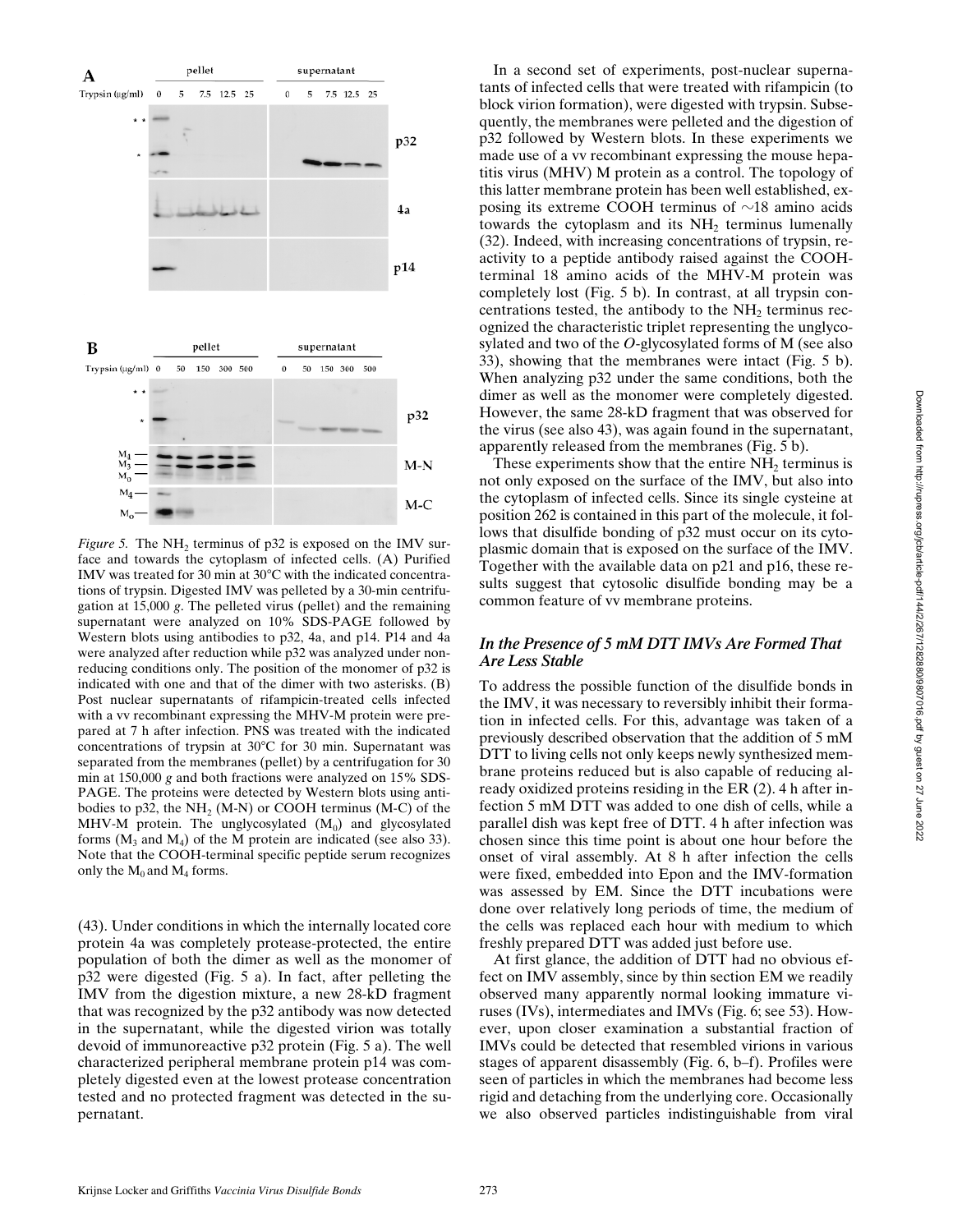

*Figure 6*. In the presence of DTT apparently normal looking IMVs are formed but in some of them the viral membranes detach from the underlying core. A shows Epon sections of control, untreated HeLa cells infected with vv for 8 h. IMVs and immature viruses (IVs) are evident. In the inset on the left the outer and inner membrane profiles of the IMV are indicated by arrows. The inset on the right shows an intermediate stage between the IV and IMV (arrowhead) next to a IV. B and C show vv-infected cells treated with 5 mM DTT from 4 h after infection onwards and fixed at 8 h after infection (see Results for details). In B, one sees both normal looking IMVs (star) as well as aberrant IMVs (arrowheads), where the viral core is seen as a distinct entity separated from the outer membranes. This is more evident at higher magnifications in C–F; in C a normal IV is apparent. The arrowheads indicate the viral core that in all these examples appears as a distinct entity. Bars, 100 nm.

cores (not shown). Compared with the control cells, IVs and intermediates (53) appeared totally normal. None of these aberrant particles with detaching membranes or naked cores could be detected in the untreated control cells, implying that they resulted from the prolonged DTT incubation.

These results argue that in the presence of DTT mostly normal looking IMVs are formed, but in some the membranes fail to assemble compactly around the core.

#### *Cleavage of the Core Protein 4a Shows that in the Presence of DTT the IMV Formation Occurs with the Same Kinetics*

In the final stage of IMV assembly, just before the IMV

closure, at least three core proteins are proteolytically cleaved (30, 41). Estimation of the cleavage of the precursor of a protein such as the core protein 4a using pulse– chase experiments can thus be used as an indirect measure of the extent of IMV formation. To test the effect of DTT on IMV assembly using this assay, infected cells were left untreated or treated with DTT from 4 h after infection onwards. Subsequently, they were pulse labeled for 15 min at 6 h after infection, chased for 2 or 3 h and cell lysates were then processed for immunoprecipitation, using antibodies to 4a and its precursor. Again, during the course of this experiment the medium was replaced several times with medium containing freshly prepared DTT (see legend to Fig. 7). As shown in Fig. 7 both in the presence and absence of DTT the precursor p4a of 110 kD was efficiently cleaved into its 65-kD mature form (4a) during the chase. PhosphorImager analyses showed that, consistent with previously published results (41; Fig. 7), after 2 h of chase 35% of 4a was cleaved in the absence and 40% in the presence of DTT, while these percentages amounted to 48 and 57%, respectively, after 3 h of chase (not shown). These same analyses also showed that the overall synthesis of 4a was reduced by  $\sim$ 40% in the presence of DTT, which is most likely the result of the long incubations with this drug. Importantly, however, 4a and p4a did not seem to undergo substantial degradation, suggesting that the newly formed cores were quite stable, both with and without DTT.

Although this experiment suggests that in the presence of DTT less IMVs are formed, it also shows that the kinetics of IMV assembly is the same, if not slightly faster than in untreated control cells.

Thus, by two independent assays, 5 mM DTT does not appear to significantly affect the assembly of the IMV.

#### *Addition of DTT to Infected Cells Prevents the Formation vv Disulfide Bonds*

The above results implied that the vv-disulfide bonds may have no obvious role in IMV formation, although they might be required for the tight sealing of the vv membranes around the particle. A possibility that remained to

| <b>DTT</b>                |  |  |  |  |  |  |       | <i>Figure 7.</i> In |
|---------------------------|--|--|--|--|--|--|-------|---------------------|
| chase (hrs.) 0 2 3 0 2 3  |  |  |  |  |  |  |       | $DTT$ p4a is c      |
| $p4a \rightarrow \bullet$ |  |  |  |  |  |  | $-93$ | ture $(4a)$         |
| 4a -                      |  |  |  |  |  |  |       | HeLa cells          |
|                           |  |  |  |  |  |  |       | $(DTT +)$           |

the presence of leaved to its maform. Infected were treated or not treated

 $(DTT +)$  from 4 h after infection onwards with 5 mM DTT. In each case, when medium with DTT was applied to the cells, freshly prepared DTT was added to the medium just before use. At 5 h after infection the medium was replaced with medium with or without DTT. At 5.5 h after infection the cells were starved in methionine-free DMEM with or without DTT. Pulselabeling for 15 min (chase 0 h) was at 6 h after infection and consisted of replacing the methionine-free medium by the same medium containing 50  $\mu$ Ci of [<sup>35</sup>S]methionine with or without DTT. After the pulse, cells were chased for 2 and 3 h (chase 2 and 3 h) in medium with or without DTT that was replaced each hour. At the end of the pulse or chase cell lysates were prepared and 4a and its precursor form (p4a; both indicated) were immunoprecipitated from them. Immunoprecipitates were run on 10% SDS-PAGE and the proteins detected by autoradiography. M-14Clabeled marker protein of 93 kD.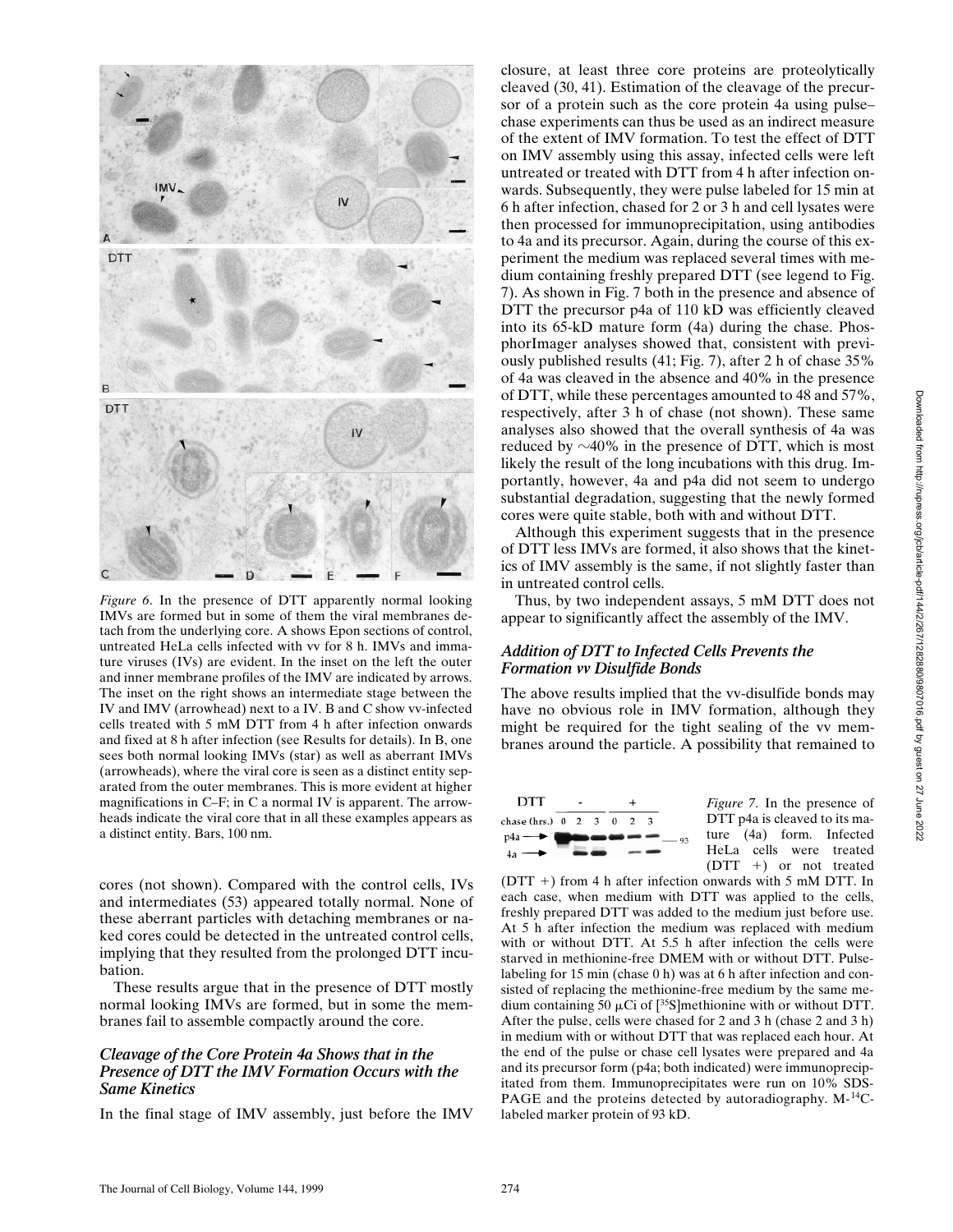

*Figure 8*. The proteins from viruses isolated from DTT-treated cells are not disulfide bonded. Infected HeLa cells were treated  $(DTT +)$  or not  $(DTT -)$  with 5mM DTT from 4 h after infection and the medium replaced each hour as described in the Results. 9 h after infection, virions were isolated from the cells as described in Materials and Methods. Isolated virions were analyzed on 10% SDS-PAGE and the viral proteins p21, p16, 4a, and p25 were detected by Western blotting. Virions isolated from untreated cells  $(V-)$ were analyzed after boiling in sample buffer with  $(DTT +)$  or without

(DTT  $-$ ) 5%  $\beta$ -ME and 100 mM DTT, while virions isolated from treated  $(V +)$  cells were only analyzed after boiling in sample buffer without  $(DTT -)$  these reducing agents. On the right the positions of the 34-, 38-, 54-, 84-, 116-, and 180-kD marker proteins are indicated.

be ruled out was that the disulfide bonds of vv proteins might resist the DTT treatment. We decided therefore to isolate the virions from infected cells and to analyze the disulfide bonding of their proteins. For this, infected cells were left untreated or were treated with DTT from 4 until 9 h after infection and IMVs were isolated after extensive washing of the cells with PBS containing NEM to quench the DTT. Again during the 5-h DTT treatment the medium with DTT was replaced every hour with medium containing fresh DTT. After virus isolation the disulfide bonding of selected membrane and core proteins was analyzed by Western blots. DTT indeed had its expected effects on the vv proteins; the core proteins 4a, p25 as well as the membrane proteins p21 and p16 migrated in their reduced form only in particles isolated from DTT-treated cells (Fig. 8). As expected, in the virions from control cells the same pattern of disulfide bonding was observed as described above (Fig. 8). Since in this particular experiment we used 10% instead of 15% SDS-PAGE, the dimer of 4a was much better separated from its monomer. Again, small amounts of the precursor of 4a were present in this virus preparation and it is more evident in this analysis that the dimer of 4a is substantially larger than the 110-kD precursor form.

When the particles isolated from DTT-treated cells were examined by negative staining EM, we observed that most of them were not intact (in contrast to untreated preparations where most of them were intact). By combining this approach with immunogold labeling using specific antibodies, we found that almost all of the isolated particles appeared to have lost or opened up their membranes. The brick-shaped particles from DTT-treated cells, labeled heavily for p39, an abundant antigen on the surface of the vv core (Fig. 9, a and d; 8, 50), while IMV particles isolated from nontreated cells (as expected; 8) could not be labeled with this antibody (Fig. 9 b). In the particles isolated from DTT-treated cells, the viral membranes often remained attached to the core and were heavily labeled with antibodies to the membrane protein p16. We have shown before



*Figure 9*. Negative staining EM of particles isolated from untreated (B) or DTT treated cells (A, C, and D). Particles from infected HeLa cells untreated or treated with DTT were isolated as described in Materials and Methods. The particles were absorbed to 300 mesh formvar and carbon-coated grids and immunolabeled with antibodies to  $p39$  (A, B, and D) and to  $p16$  (C), followed by protein A–gold. Whereas virions isolated from untreated cells are not labeled with p39 (B), the particles from treated cells label heavily with the antibody (A and D). The antip16 antibody labels fragments that are still attached to the particles isolated from DTT-treated cells. These fragments often appear as tubular structures (C). Bars, 100 nm.

Thus, while the disulfide bonds may not be essential for the assembly process in infected cells, they appear to be necessary for maintaining the stability/integrity of the particles when released from cells.

#### *Viruses of DTT-treated Cells Are Less Infectious*

We next asked whether the particles isolated from DTTtreated cells were still infectious. To relate the infectivity to the number of viruses made, infected and DTT-treated as well as nontreated cells were metabolically labeled from 6 to 9 h after infection and the titers, measured by plaque assay, were expressed as PFU relative to trichloroacetic acid-precipitable, radioactive counts. In these experiments the cells were not quenched with NEM before virus isolation since treatment of the IMV with DTT in vitro, followed by NEM or iodoacetamide incubation, completely abolished infectivity (data not shown). The average of three independent experiments showed clearly that the IMV isolated from DTT-treated cells had a title that was 10-fold reduced relative to virus isolated from control cells (Table II). We have shown before in several studies that when purified IMV is treated for 30 min at  $37^{\circ}$ C with 20 mM DTT, the membranes separate in part from the core (see 8, 50, 54). Structurally, this in vitro DTT treatment is very similar to what we observed with the virions isolated from DTT-treated cells. We next asked therefore whether isolated IMV treated with DTT in vitro was still infectious. Remarkably, and in contrast to the virus from DTTtreated cells, IMV that had been treated in vitro with DTT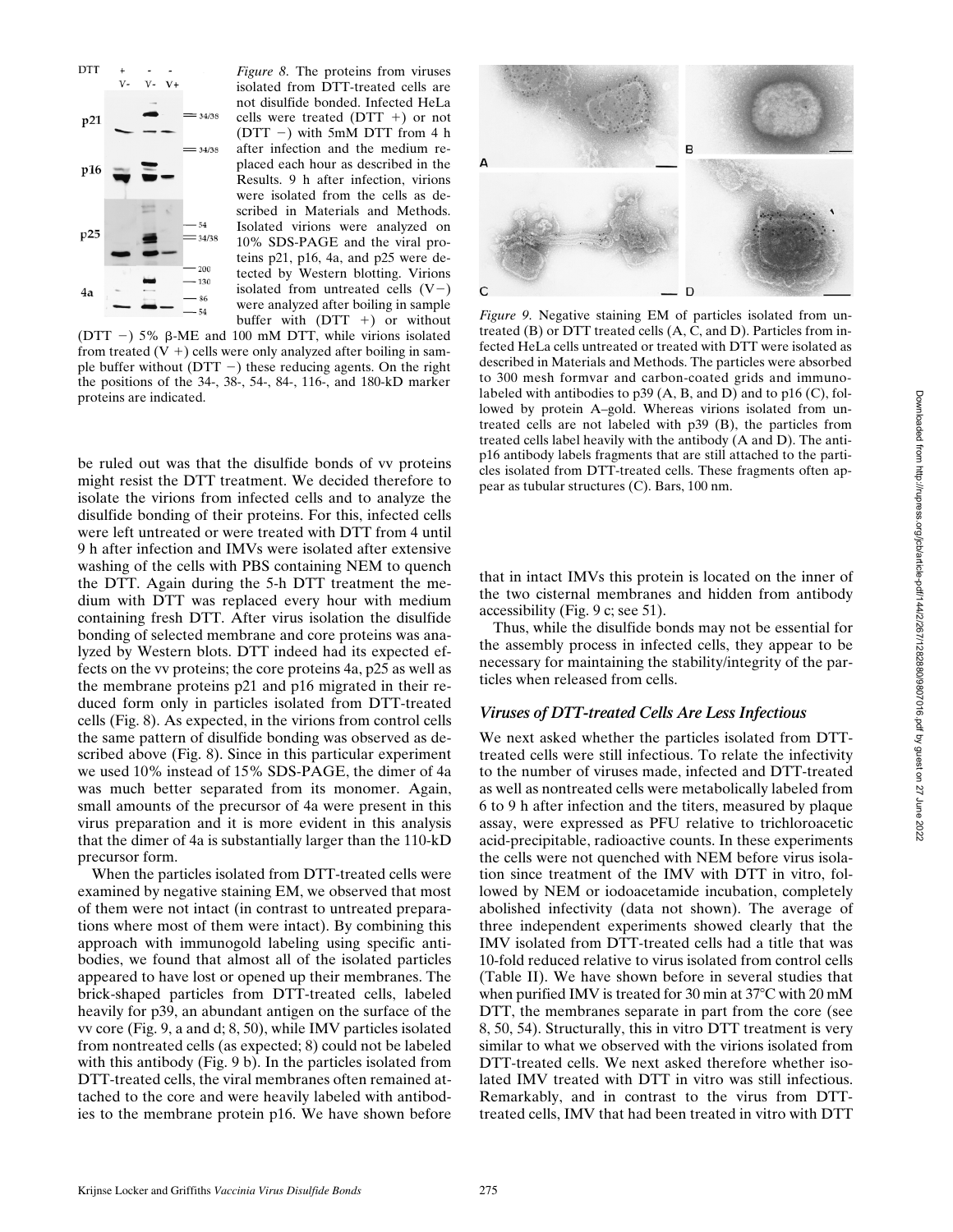*Table II. Infectivity of vv Isolated from DTT-treated or -untreated Cells or after DTT Treatment of Isolated IMV*

|                             | $PFU/1,000$ cpm*    |  |  |
|-----------------------------|---------------------|--|--|
| $Control^{\ddagger}$        | $1.4 \times 10^{7}$ |  |  |
| DTT-treated cells           | $1.9 \times 10^{6}$ |  |  |
| Control after DTT treatment | $1.5 \times 10^{7}$ |  |  |

\*Average titer over three independent experiments, determined by plaque assay on BSC<sub>40</sub> cells.

‡Control is IMV isolated from untreated cells.

had the same title (and sometimes even slightly higher; not shown) as the untreated virus (Table II).

The infectivity of the IMV isolated from treated and nontreated infected cells was also assayed by Immunofluorescence microscopy. In vv life cycle DNA replication starts from 2 h after infection onwards, while late protein synthesis commences at 5–6 h of infection. The characteristic pattern of immunofluorescence at 6 h after infection is the complete overlap of the sites where viral DNA and late proteins accumulate. HeLa cells grown on coverslips were therefore infected with different multiplicity of infections (MOIs) ranging from 5 to 20 (see Materials and Methods) and fixed at 6 h after infection. The extent of infection was assayed by double indirect immunofluorescence using an antibody to vv cores (see Materials and Methods) that recognizes newly synthesized core proteins, as well as Hoechst dye to label the viral DNA. As expected, the cytoplasm of all cells were labeled for both DNA as well as the anti-core antibody when using virus from untreated cells, even at the lowest multiplicity of infection (Table III). Similarly, when this same virus preparation was treated with DTT in vitro all cells were infected at 6 h after infection (data not shown). However, when similar amounts of infectious units were used of virus from DTT-treated cells, even at the highest MOI the amount of cells showing DNA replication, as well as protein synthesis, was significantly reduced (Table III). More specifically, we found that, compared with control virus, at an MOI of 5 the percentage of DNA-positive cells was reduced by 73% and late protein-expressing cells by 98%. Apparently, the infection cycle of these viruses was severely delayed.

*Table III. Infectivity of vv Isolated from DTT-treated or Control Cells Determined by Indirect Immunofluorescence\**

| MOI‡                 |     | DNA positive <sup>§</sup> |      | IF positive |         |      |
|----------------------|-----|---------------------------|------|-------------|---------|------|
|                      |     | 10                        | 20   |             | 10      | 20   |
| Control <sup>1</sup> | 98% | $100\%$                   | 100% | 90%         | $100\%$ | 100% |
| $DTT**$              | 27% | 34%                       | 52%  | 2%          | 11%     | 12%  |

\*HeLa cells grown on coverslips were infected with different MOIs for 60 min at 37°C and fixed at 6 h after infection. The infectivity is expressed as the percentage of a total of 50 cells that labeled positive for viral DNA or viral late proteins. ‡To calculate the MOI, the virus-titer was calculated as PFU/ml.

§Fixed cells were stained with Hoechst and scored positive if clear cytoplasmic DNA labeling typical of viral DNA was observed.

Fixed cells were labeled with a rabbit antibody to the viral core proteins and with donkey anti-rabbit coupled to FITC and scored positive if typical viral factories in the perinuclear region could be detected. IF, indirect immunofluorescence. **¶**IMV isolated from untreated cells.

\*\*IMV isolated from DTT-treated cells.

*During the Early Stages of IMV Infection the Core Proteins Become Reduced*

Since reduction of the IMV in vitro, as well as in vivo led to a form of uncoating of the virus, we were curious to know whether reduction of vv proteins was also required for disassembly in vivo, that is during the infection process. Highly purified IMV stocks were therefore bound to cells on ice and subsequently shifted to  $37^{\circ}$ C for 1 h. Bound (but nonpenetrated) particles were removed by trypsin treatment on ice (see Materials and Methods). Subsequently, the infected cells were lysed and the vv proteins analyzed under reducing and nonreducing condition using Western blots. Under these conditions the two core proteins 4a and p25 migrated exclusively at the position of the reduced form (Fig. 10). To our surprise, the membrane proteins p16 and p21 did not appear to become reduced during early times of infection. Instead both proteins migrated with a slightly higher molecular mass than their respective dimers seen under nonreducing conditions (Fig. 10). When analyzed after reduction these forms of both p16 and p21 migrated slightly slower than their respective monomers (Fig. 10). Since by 2-D gel analysis, these newly generated forms of p21 and p16 appeared to have the same pI as the proteins in isolated virions (not shown), we presume that this slower migration is due to a (unconventional) conformational change and not the consequence of their binding to some other (unknown) protein.

It thus seems likely that either the membrane proteins of vv are inherently resistant to the reducing environment of the cytoplasm or they are never exposed to the cytoplasm during the entry stage.

## *Discussion*

It is now a well established cell biological dogma that the redox state within the lumen of the endoplasmic reticulum facilitates the formation of disulfide bonds while the cytoplasm is generally considered to be too reducing for this process (17, 20, 24). Unexpectedly, we show here that vaccinia virus seems to differ from this generalization since a number of its proteins that do not reside in the lumen of the ER become disulfide bonded during the assembly process.These unusual disulfide bonds were detected not only on viral core proteins but also on the cytoplasmic surface of viral integral membrane proteins.

Three vv core proteins were engaged in (posttransla-



*Figure 10.* Upon viral entry the core proteins become reduced while the membrane proteins do not. HeLa cells were infected with purified virus preparations for 60 min at 37°C and cell lysates were prepared as described in Materials and Methods. The cell

lysates (L) or purified virions (V) that were not exposed to cells, were run on  $15\%$  SDS-PAGE after boiling in LSB with (DTT +) or without (DTT -) 5%  $\beta$ -ME and 100 mM DTT. The membrane proteins p21 and p16 and the core proteins 4a and p25 were detected by Western blot.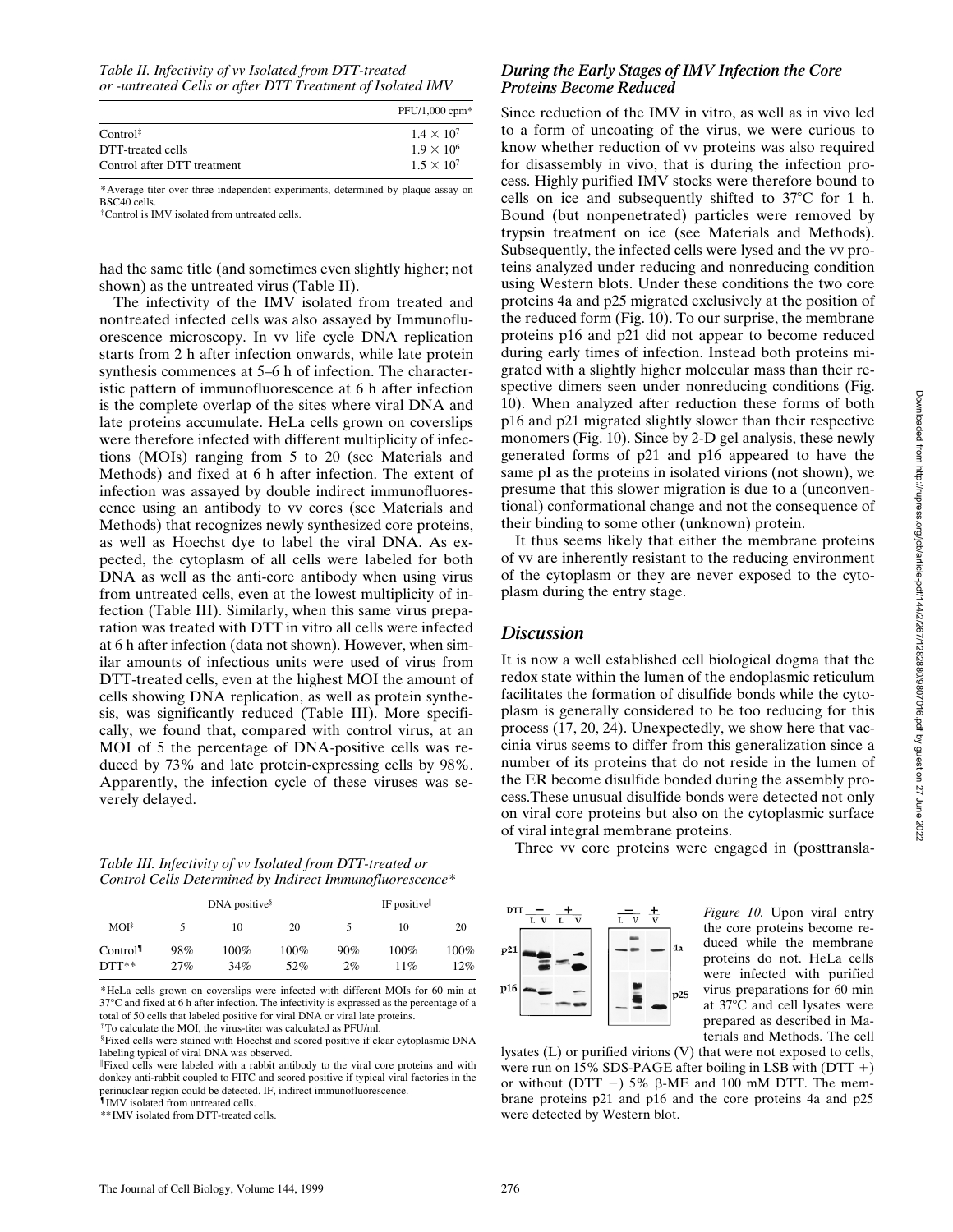tional) intramolecular (p39), intermolecular (4a) and complex type (p25) disulfide bonding. These disulfide bonds occur in the newly assembled (intracellular) IMV particle since they are not formed in the presence of rifampicin which arrests the assembly of the IMV. This is further supported by the fact that the mature form of the core protein 4a, that is made concomitant with the assembly of the IMV (30, 31, 41), forms dimers while its cytosolic precursor, p4a does not. The model that emerges from these results is that after the vaccinia virus has sealed, it is able to provide an environment within the particle that promotes the assembly of disulfide bonds of the core proteins, an environment that is inaccessible to GSH/GSSG, the cytoplasmic redox buffer. Indeed, treatment in vitro of purified IMV with concentrations up to 10 mM GSH failed to reduce the core proteins as analyzed by Western blots (data not shown).

In addition to the core proteins we also show that three of the four vv membrane proteins tested, p16, p21, and p32 become disulfide bonded. Our detailed topology studies of these membrane proteins strongly suggest that these disulfide bonds do not (exclusively) occur in the lumen of the endoplasmic reticulum. In agreement with the data of Niles and Seto (43) we show that the disulfide bonded dimer, as well as the monomer of p32 is exposed on the surface of the IMV. This protein adopts a similar topology in infected cells in which the entire  $NH<sub>2</sub>$  terminus, including its single cysteine, of both the dimer and the monomer forms are located in the cytoplasm, since both were completely digested after protease treatment. These results indirectly but strongly argue that the disulfide bonding of this protein must occur on the cytosolic side of the membrane that will become the outer surface of the virus, where p32 is accessible to antibody labeling  $(54)$ .

The available data on p16 strongly suggest that this protein acquires two topologies in infected cells and at least part of its molecules dimerizes by means of cytoplasmic disulfide bonds. As mentioned, the available data for p21 are less clear. If the topology we have previously proposed for this protein is correct, it would span the membrane four times and also be disulfide bonded in the cytoplasm (see Results). The disulfide bonding of these membrane proteins may be an inherent property of the proteins since it can occur in infected cells under conditions where assembly is blocked (rifampicin) and upon independent expression in HeLa cells (not shown).

A computer search analysis has revealed that the vv genome contains 19 proteins with a CXXC sequence, that, as outlined in the Introduction, makes up the active site sequence of proteins with a thioredoxin motif. Two of those proteins, the gene products of O2L and G4L, have been shown to share homology to human glutaredoxin (18, 46). Moreover, we have noticed that the gene product of G4L also shares  $\sim$ 50% homology over a stretch of  $\sim$ 50 amino acids (which includes the CXXC sequence) with yeast PDI. Preliminary data, however, have shown that neither of the two vv proteins is required for the disulfide bonding of vv proteins (data not shown).We also considered the possibility that the vv infection alters the cytoplasmic redox providing an environment that is more favorable for the assembly of cytoplasmic disulfide bonds. However, we were able to show that the ratio between reduced and oxidized glutathione is not altered in infected cells (see Materials and Methods).

Since the redox state of the cytoplasm of vv infected cells remains normal, it suggests that those membrane proteins that acquire cytoplasmic disulfide bonds possess an inherent property to acquire these bonds. In vitro studies have shown that the formation of intramolecular disulfide bonds depends on the conformation, as well as on the inherent disulfide oxidation-reduction potential of the protein (for example see 7). Intracellular disulfide bonding is influenced by the cellular redox potential, that is the consequence mainly of the ratio of reduced and oxidized glutathione. The redox state of the cytoplasm does not generally favor disulfide bond formation. However, based on the in vitro studies the putative disulfide bonding of proteins under cytosolic (reducing) redox conditions can be rationalized by assuming that the redox potential of the membrane proteins themselves must be higher than the cytosolic redox (for example see 6) and that, in addition, the conformation/organization of the proteins in the virally modified IC membranes favors the intermolecular disulfide bonding and folding. Consistent with the first idea could be the fact that, as analyzed by Western blots, the viral membrane proteins are highly resistant to reduction and that quantitative reduction requires the addition of 5% b-ME as well as high amounts of DTT (see also 49). This observation may also explain why cytosolic disulfide bonds of vv membrane proteins would naturally resist the (physiological) reducing environment of the cytosol.

Collectively, our data argue the vv disulfide bonds play a key role in the vaccinia viral life cycle. Apparently normal looking IMV particles that lack detectable disulfide bonds were seen in cells infected in the presence of DTT. These data imply that assembly per se is not dependent on disulfide bonding and must therefore rely on other types of protein interactions. However, the virions made in the presence of DTT were not completely assembled since they tended to loose their membranes in vivo and (more clearly) upon their isolation. Together with our recent data showing that treatment of purified virions with DTT opens up the viral membranes (which we argue are not fused into a continuous bilayer around the virus; see Fig. 1), these results clearly establish an important role of disulfide bonds in vv membrane proteins. Both the in vitro as well as the in vivo data show that in their absence the viral membranes are unable to remain tight around the particle and instead open up and detach from the underlying core. At present the reason why the three membrane proteins form homodimers as well as monomers is not clear. This phenomenon is obviously needed for the stability of the particle.

The role of the disulfide bonds of the vv core proteins is less clear at present. An obvious idea that comes to mind is that disulfide bonding during assembly will generate a stable core, while reduction during entry makes it unstable and primes it for disassembly. However, some results are difficult to reconcile with this idea. For instance, in DTT treated cells the cores are reduced but do not seem to fall apart. Also, cores resist prolonged treatment of IMVs with DTT in vitro (unpublished observations) and DTT-treated IMVs retain full infectivity. And finally, it is known that when uncoating of the cores after entry in prevented, the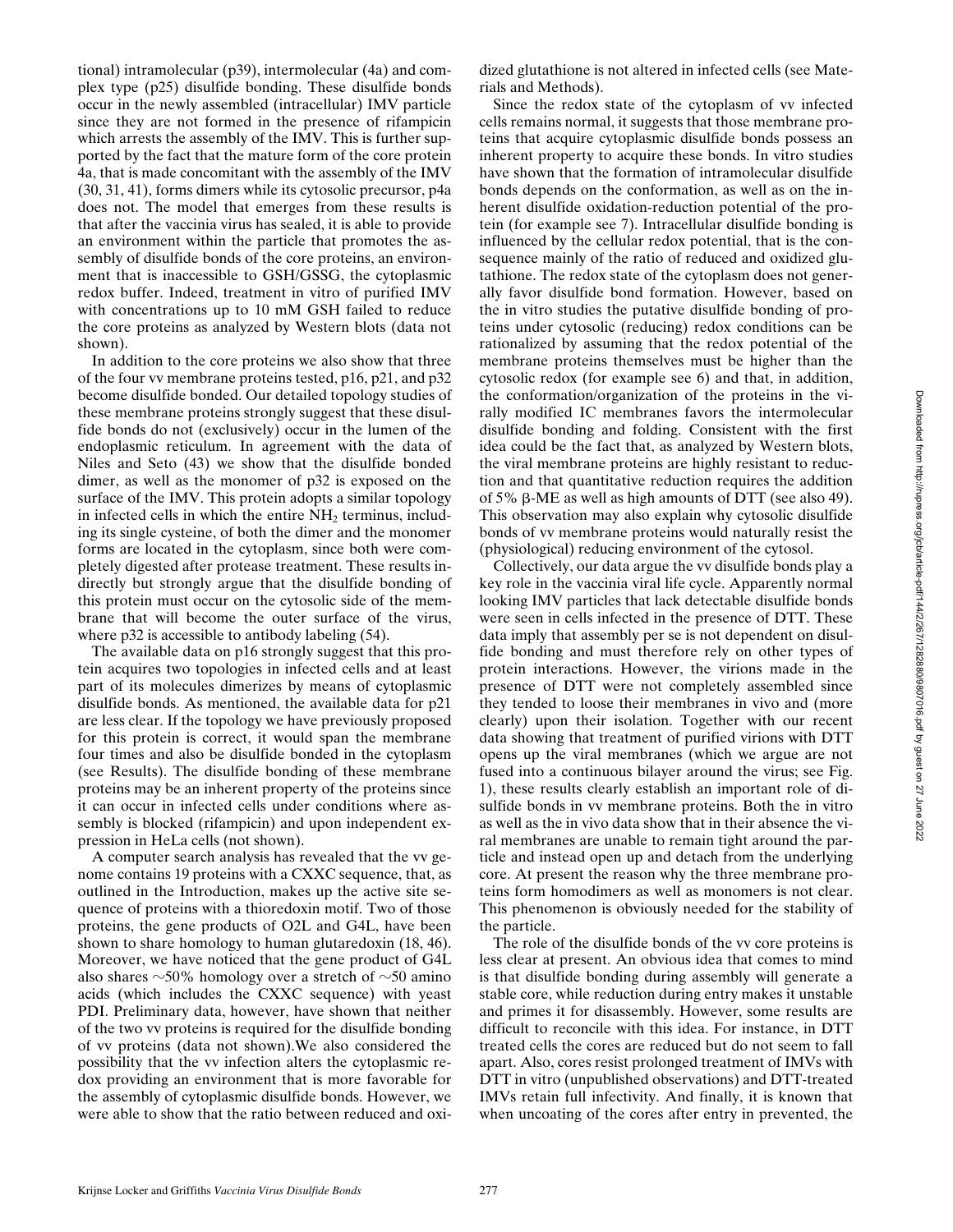cores may persist for hours in the cytoplasm (for example see 27). When the IMV infects cells a viral core particle indistinguishable from those produced by treating IMVs with NP-40 and DTT (23) appears in the cytoplasm. Within minutes this core starts to make a defined set of socalled early mRNAs, a process that has been extensively studied in vitro using NP-40/DTT-treated virions. From such studies it is clear that, in vitro, this process of early transcription requires a reducing environment (42). Although it is very likely that the process of transcription itself requires reducing conditions, we would like to propose that the reduction of the core may play a role as well. Such a role can for example consist of a conformational change of the core structure that is required to activate the transcription machinery (that is contained in the core; 40). Alternatively, such a structural change could (also) be needed to allow the newly synthesized mRNA to exit the core, a process that has been shown to occur in vitro (29). Since the questions of changes that accompany transcription in vitro or the overall process in vivo have never been seriously addressed, a testing of our proposed scenario would require further advances in our understanding if these aspects of vaccinia virus life cycle.

In summary, disulfide bonds are an established mechanism for stabilizing proteins in extra-cytoplasmic locations. Our data show that vv has evolved the novel ability to use two different kinds of unusual disulfide bonds in its life cycle. The first are represented in a number of viral core proteins: these appear to be assembled only after the intracellular virions have sealed themselves from the cytoplasm, in effect forming an extra-cytoplasmic compartment that favors disulfide bonding. The second bonds are seen in three vv membrane proteins that seem to have evolved the capacity to fold their (cytoplasmic domains) into a conformation that allows intermolecular disulfide bonds to assemble that can resist the reducing environment of the cytoplasm.

We are grateful to Heinz Faulstich and Suze Zobeley for their help with the GSH determination for this study. Tom Creighton was a constant source of help and inspiration during the early parts of this work. Sibylle Schleich is acknowledged for her excellent help with the EM, Petra Riedinger for Fig. 1, and Reiner Saffrich for his tremendous patience in microinjecting vv-infected cells. We thank Hélène Defacque and Ari Helenius for their critical reading of the manuscript. The two reviewers, who, with their critiques substantially improved the quality of the manuscript, are also acknowledged.

Part of this work was supported by a Human Frontier Science Program fellowship to J. Krijnse Locker.

Received for publication 2 July 1998 and in revised form 2 December 1998.

#### *References*

- Braakman, I., H. Hoover-Litty, K.R. Wagner, and A. Helenius. 1991. Folding of influenza hemagglutinin in the endoplasmic reticulum. *J. Cell Biol.* 114: 401–411.
- Braakman, I., I. Helenius, and A. Helenius. 1992. Manipulating disulfide bond formation and protein folding in the endoplasmic reticulum. *EMBO (Eur. Mol. Biol. Organ.) J.* 11:1717–1722.
- Bulleid, N.J., and R.B. Freedman. 1988. Defective co-translational formation of disulfide bonds in protein disulphide-isomerase-deficient microsomes. *Nature*. 335:649–651.
- Chertov, O.Y., I.N. Telezhinskaya, E.V. Zaitseva, T.B. Golubeva, V.V. Zinov'ev, L.G. Ovechkina, L.B. Mazkova, and E.G. Malygin. 1991. Amino acid sequence determination of vaccinia virus immunodominant protein p35 and identification of the gene. *Biomed. Sci*. 2:151–154.
- Creighton, T.E., D.A. Hillson, and R.B. Freedman. 1980. Catalysis by protein disulfide isomerase of the unfolding and refolding of proteins with disulphide bonds. *J. Mol. Biol.* 142:43–62.
- Creighton, T.E. 1983. Pathways and energetics of protein disulfide formation. *In* Functions of Glutathione: Biochemical, Physiological, Toxilogical, and Clinical Aspects. A. Larsson et al., editors. Raven Press, New York. 205–213.
- Creighton, T.E. 1995. Proteins, Structures and Molecular Properties. W.H. Freeman and Company, New York. 98–100.
- Cudmore, S., R. Blasco, R. Vincentelli, M. Esteban, B. Sodeik, G. Griffiths, and J. Krijnse Locker. 1996. A vaccinia virus core protein, p39, is membrane associated. *J. Virol.* 70:6909–6921.
- de Vries, A.A.F., M.J.B. Raamsman, H.A. van Dijk, M.C. Horzinek, and P.J.M. Rottier. 1995. The small envelope glycoprotein (Gs) of equine arteritis virus folds into three distinct monomers and a disulfide-linked dimer. *J. Virol*. 69: 3441–3448.
- Doms, R.W., R.A. Lamb, J.K. Rose, and A. Helenius. 1993. Folding and assembly of viral membrane proteins. *Virology.* 193:545–562.
- Earl, P.L., and B. Moss. 1991. Preparation of cell cultures and vaccinia virus stocks. *Curr. Prot. Mol. Biol.* 16:1–7.
- Easterbrook, K.B. 1966. Controlled degradation of vaccinia virions in vitro: an electron microscope study. *J. Ultrastruct. Res.* 14:484–496.
- Ericsson, M., S. Cudmore, S. Shuman, R.C. Condit, G. Griffiths, and J. Krijnse Locker. 1995. Characterization of ts 16, a temperature sensitive mutant of vaccinia virus. *J. Virol.* 69:7072–7086.
- Essani, K., and S. Dales. 1979. Biogenesis of vaccinia: evidence for more than 100 polypeptides in the virion. *Virology*. 95:385–394.
- Freedman, R.B. 1995. The formation of protein disulfide bonds. *Curr. Opin. Struct. Biol.* 5:85–91.
- Freedman, R.B., T.R. Hirst, and M.F. Tuite. 1994. Protein disulfide isomerase: building bridges in protein folding. *Trends Biochem. Sci.* 19:331–336.
- Gaut, J.R., and L.M. Hendershot. 1993. The modification and assembly of proteins in the endoplasmic reticulum. *Curr. Opin. Cell Biol.* 5:589–595.
- Gvakharia, B.O., E.K. Koonin, and C.K. Mathews. 1996. Vaccinia virus G4L gene encodes a second glutaredoxin. *Virology.* 226:408–411.
- Hammond, C., and A. Helenius. 1995. Quality control in the secretory pathway. *Curr. Opin. Cell Biol.* 7:523–529.
- Helenius, A., T. Marquardt, and I. Braakman. 1992. The endoplasmic reticulum as a protein-folding compartment. *Trends Cell Biol.* 2:227–231.
- Holmgren, A. 1989. Thioredoxin and glutaredoxin systems. *J. Biol. Chem.* 264: 13963–13966.
- Holowczak, J.A., and W.K. Joklik. 1967. Studies of the structural proteins of virions and cores. *Virology*. 33:717–725.
- Holowczak, J.A. 1972. Uncoating of poxviruses. I. Detection and characterization of subviral particles in the uncoating process. *Virology*. 50:216–232.
- Hwang, C., A.J. Sinskey, and H.F. Lodish. 1992. Oxidized redox state of glutathione in the endoplasmic reticulum. *Science.* 257:1496–1502.
- Ichihashi, Y., M. Oie, and T. Tsuruhara. 1984. Location of DNA-binding proteins and disulphide-linked proteins in vaccinia virus structural elements. *J. Virol.* 50:929–938.
- Jensen, O.N., T. Houthaeve, A. Shevchenko, S. Cudmore, M. Mann, G. Griffiths, and J. Krijnse Locker. 1996. Identification of the major membrane and core proteins of vaccinia virus by two-dimensional electrophoresis. *J. Virol.* 70:7485–7497.
- Joklik, W.K. 1964. The intracellular uncoating of poxvirus DNA. II The molecular basis of the uncoating process. *J. Mol. Biol.* 8:277–288.
- Joklik, W.K. 1962. The purification of four strains of poxvirus. *Virology*. 18:9–18. Kates, J., and J. Beeson. 1970. Ribonucleic acid synthesis in vaccinia virus. I. The mechanism of synthesis and release of RNA in vaccinia cores. *J. Mol. Biol.* 50:1–18.
- Katz, E., and B. Moss. 1970. Formation of a vaccinia virus structural polypeptide from a high molecular weight precursor: inhibition of rifampicin. *Proc. Natl. Acad. Sci. USA*. 66:677–684.
- Katz, E., and B. Moss. 1970. Vaccinia virus structural polypeptide derived from a high molecular weight precursor: formation and integration into virus particles. *J. Virol.* 6:717–726.
- Krijnse Locker, J., J.K. Rose, M.C. Horzinek, and P.J.M. Rottier. 1992. Membrane assembly of the triple-spanning coronavirus M protein. Individual transmembrane domains show preferred orientation. *J. Biol. Chem*. 267: 21911–21918.
- Krijnse Locker, J., G. Griffiths, M.C. Horzinek, and P.J.M. Rottier. 1992. O-glycosylation of the coronavirus M protein. Differential localization of sialyltransferases in N- and O-glycosylation. *J. Biol. Chem.* 267:14094–14101.
- Krijnse Locker, J., S. Schleich, D. Rodriguez, B. Goud, E.J. Snijder, and G. Griffiths. 1996. The role of a 21-kDa viral membrane protein in the assembly of vaccinia virus from the intermediate compartment. *J. Biol. Chem.* 271: 14950–14958.
- Kutay, U., E. Hartmann, and T.A. Rapoport. 1993. A class of membrane proteins with a C-terminal anchor. *Trends Biochem. Sci.* 3:72–75.
- LaMantia, M.L., and W.J. Lennarz. 1993. The essential function of yeast protein disulfide isomerase does not reside in its isomerase activity. *Cell*. 74: 899–908.
- Lodish, H.F., and N. Kong. 1993. The secretory pathway is normal in dithiothreitol-treated cells, but disulfide-bonded proteins are reduced and reversibly retained in the endoplasmic reticulum. *J. Biol. Chem*. 268:20598–20605.
- Maa, J.-S., J.F. Rodriguez, and M. Esteban. 1990. Structural and functional